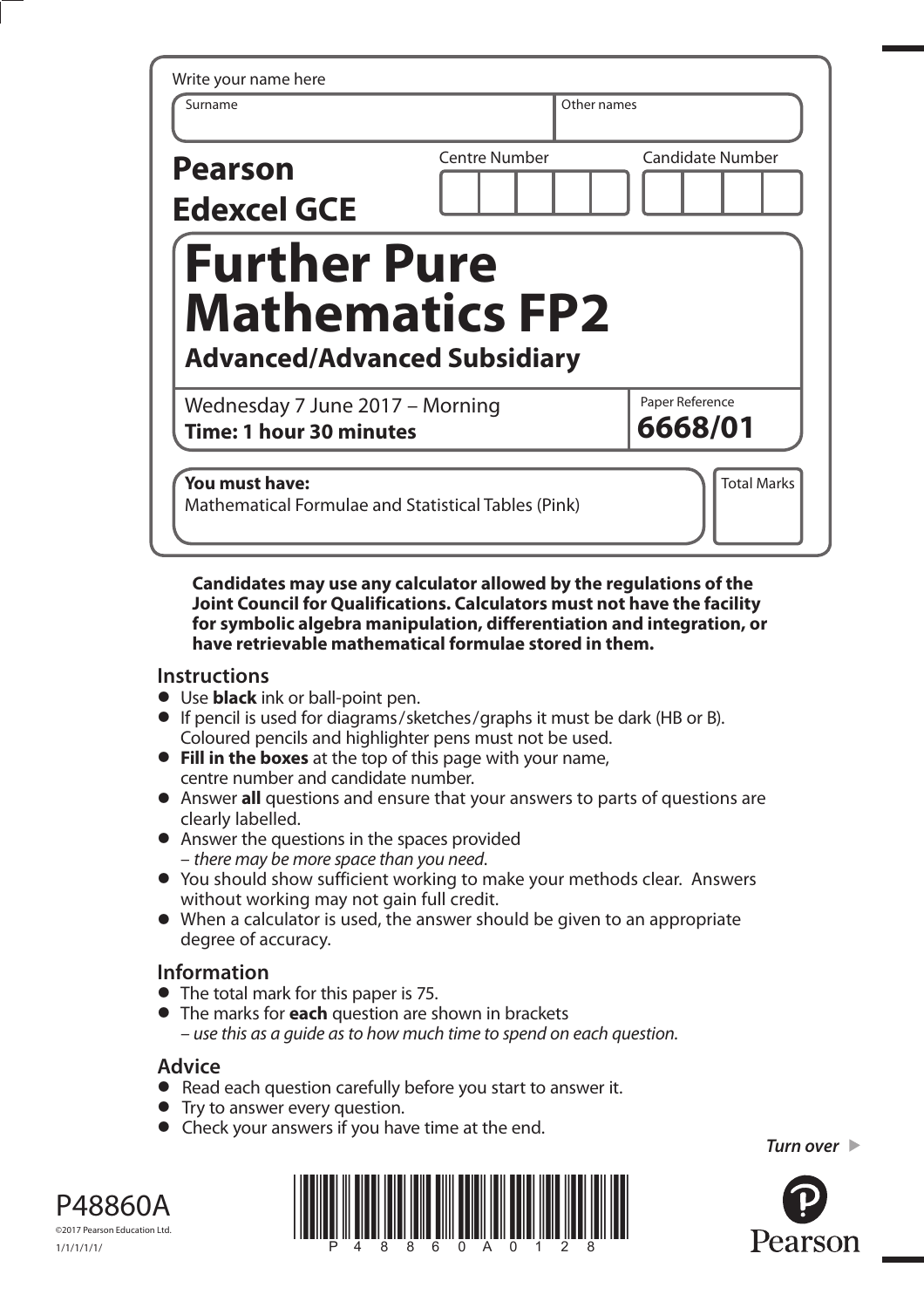1. (a) Show that, for  $r > 0$ 

$$
\frac{1}{r^2} - \frac{1}{(r+1)^2} \equiv \frac{2r+1}{r^2(r+1)^2}
$$
 (1)

## (b) Hence prove that, for  $n \in \mathbb{N}$

$$
\sum_{r=1}^{n} \frac{2r+1}{r^2(r+1)^2} = \frac{n(n+2)}{(n+1)^2}
$$
 (3)

(c) Show that, for  $n \in \mathbb{N}$ ,  $n > 1$ 

$$
\sum_{r=n}^{3n} \frac{6r+3}{r^2(r+1)^2} = \frac{an^2 + bn + c}{n^2(3n+1)^2}
$$

where  $a, b$  and  $c$  are constants to be found.

 $(3)$ 

Leave blank

**DO NOT WRITEIN IN TERRES** 

**DOMOTHMENT ENGINEER**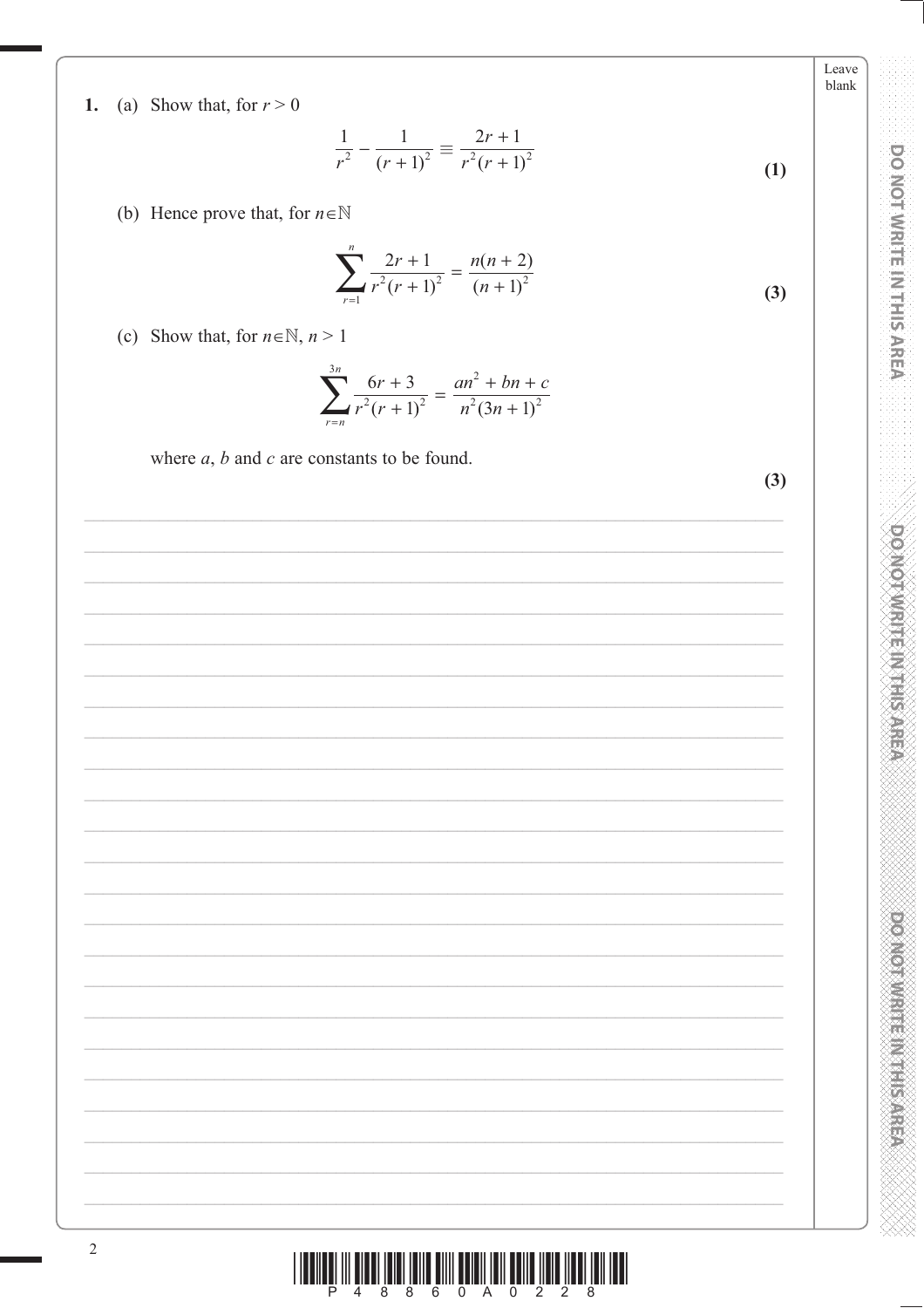| Question 1 continued |                          |
|----------------------|--------------------------|
|                      |                          |
|                      |                          |
|                      |                          |
|                      |                          |
|                      |                          |
|                      |                          |
|                      |                          |
|                      |                          |
|                      |                          |
|                      |                          |
|                      |                          |
|                      |                          |
|                      |                          |
|                      |                          |
|                      |                          |
|                      |                          |
|                      |                          |
|                      |                          |
|                      |                          |
|                      |                          |
|                      | $\overline{\phantom{0}}$ |
|                      |                          |
|                      | $\overline{\phantom{0}}$ |
|                      |                          |
|                      |                          |
|                      | $\overline{\phantom{0}}$ |
|                      |                          |
|                      | $\overline{\phantom{0}}$ |
|                      |                          |

**DONOTWRITE IN THIS AREA** 

**ACCRES RELINEERING CONCOR**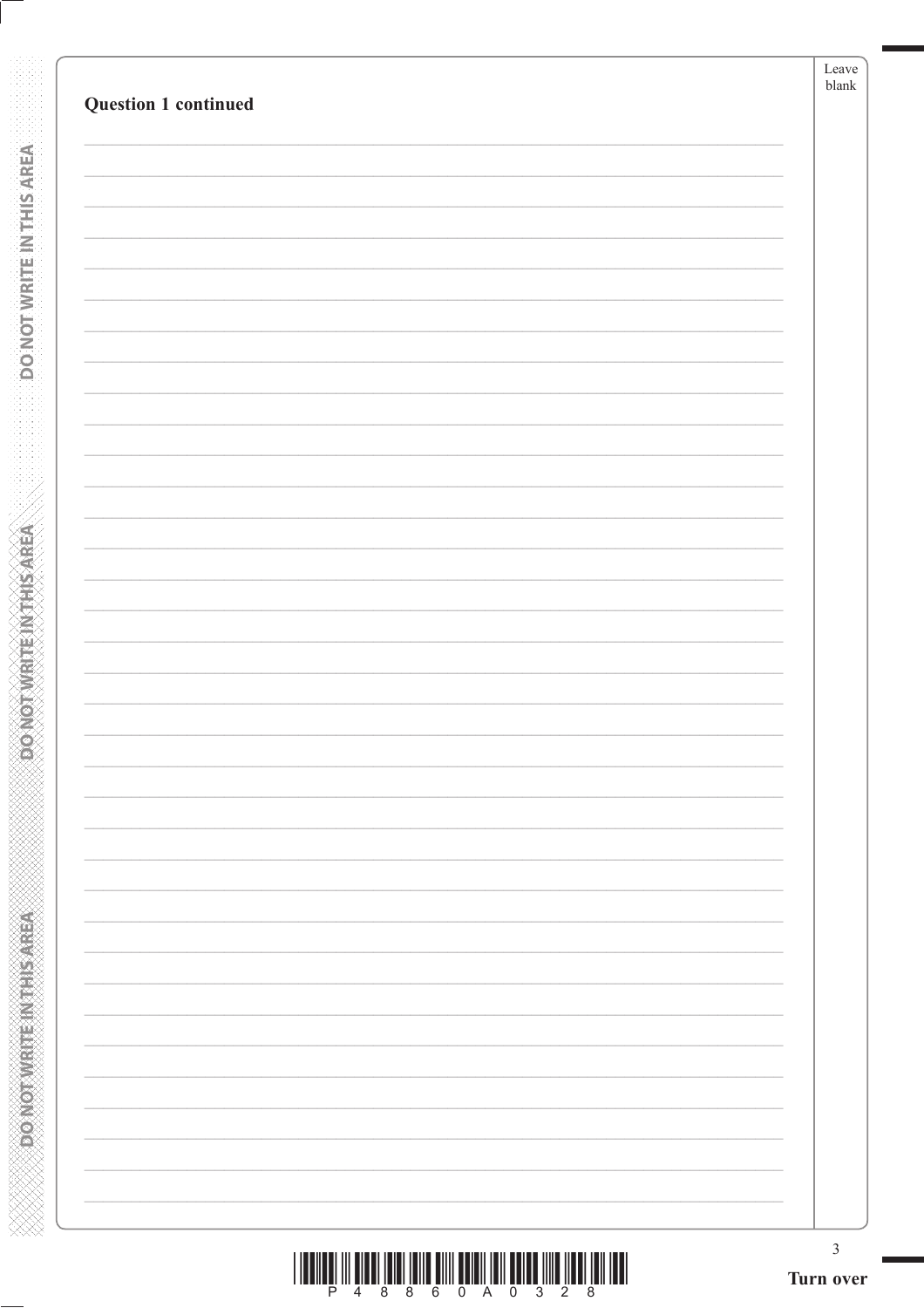| Question 1 continued | Leave<br>${\it blank}$ |
|----------------------|------------------------|
|                      |                        |
|                      |                        |
|                      |                        |
|                      |                        |
|                      |                        |
|                      |                        |
|                      |                        |
|                      |                        |
|                      |                        |
|                      |                        |
|                      |                        |
|                      |                        |
|                      |                        |
|                      |                        |
|                      |                        |
|                      |                        |
|                      |                        |
|                      |                        |
|                      |                        |
|                      |                        |
|                      |                        |
|                      |                        |
|                      |                        |
|                      |                        |
|                      |                        |
|                      |                        |
|                      |                        |
|                      |                        |
|                      |                        |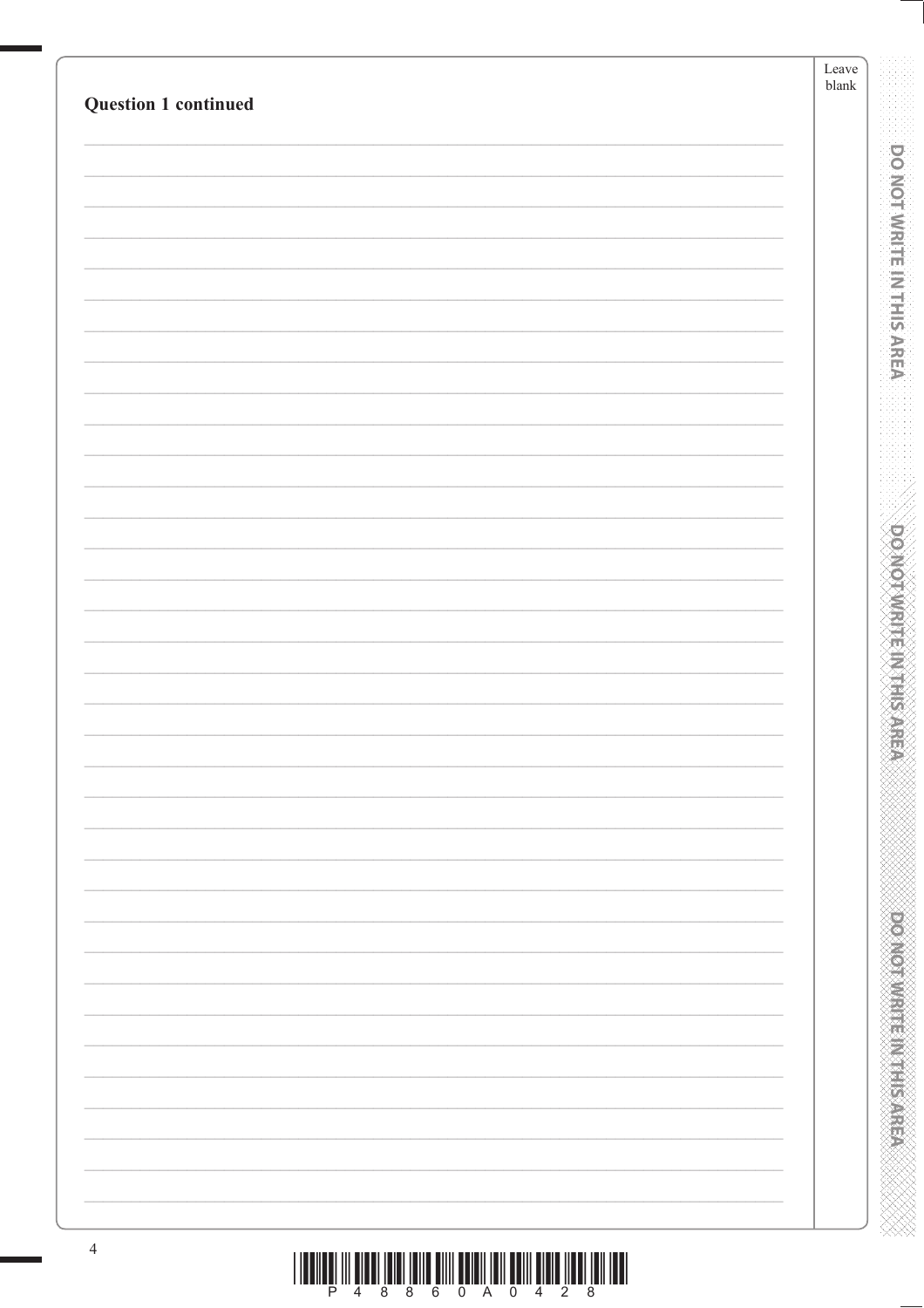| <b>Question 1 continued</b> |                                    |
|-----------------------------|------------------------------------|
|                             |                                    |
|                             |                                    |
|                             |                                    |
|                             |                                    |
|                             |                                    |
|                             |                                    |
|                             |                                    |
|                             |                                    |
|                             |                                    |
|                             |                                    |
|                             |                                    |
|                             |                                    |
|                             |                                    |
|                             |                                    |
|                             |                                    |
|                             |                                    |
|                             |                                    |
|                             |                                    |
|                             |                                    |
|                             |                                    |
|                             |                                    |
|                             |                                    |
|                             |                                    |
|                             |                                    |
|                             | $\overline{Q1}$<br>(Total 7 marks) |

**DONOTWRITEW THE AREA** 

**ASSAMPLINE IN THE WATER** 

XXXXXXXXXXXXXXXXXXXXXXXXXXX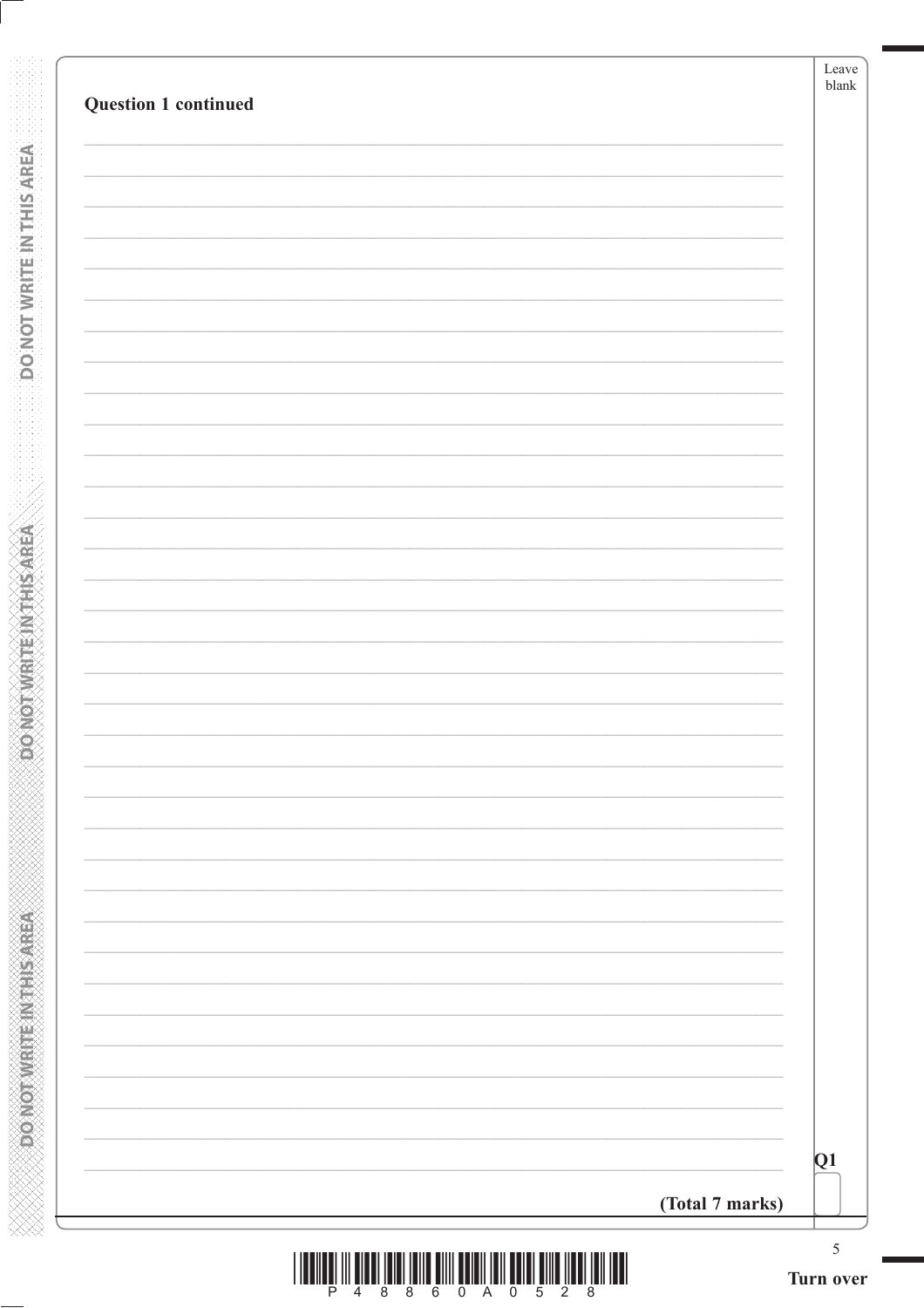| $rac{x-2}{2(x+2)} \leq \frac{12}{x(x+2)}$ |     |
|-------------------------------------------|-----|
|                                           | (9) |
|                                           |     |
|                                           |     |
|                                           |     |
|                                           |     |
|                                           |     |
|                                           |     |
|                                           |     |
|                                           |     |
|                                           |     |
|                                           |     |
|                                           |     |
|                                           |     |
|                                           |     |
|                                           |     |
|                                           |     |
|                                           |     |
|                                           |     |
|                                           |     |
|                                           |     |
|                                           |     |
|                                           |     |
|                                           |     |
|                                           |     |
|                                           |     |
|                                           |     |
|                                           |     |
|                                           |     |
|                                           |     |
|                                           |     |
|                                           |     |
|                                           |     |
|                                           |     |
|                                           |     |
|                                           |     |
|                                           |     |
|                                           |     |
|                                           |     |
|                                           |     |

Leave

**DO NOT WRITE IN THIS AREA** 

**DOMOTIVE IN ENGINEER** 

XXXX

1.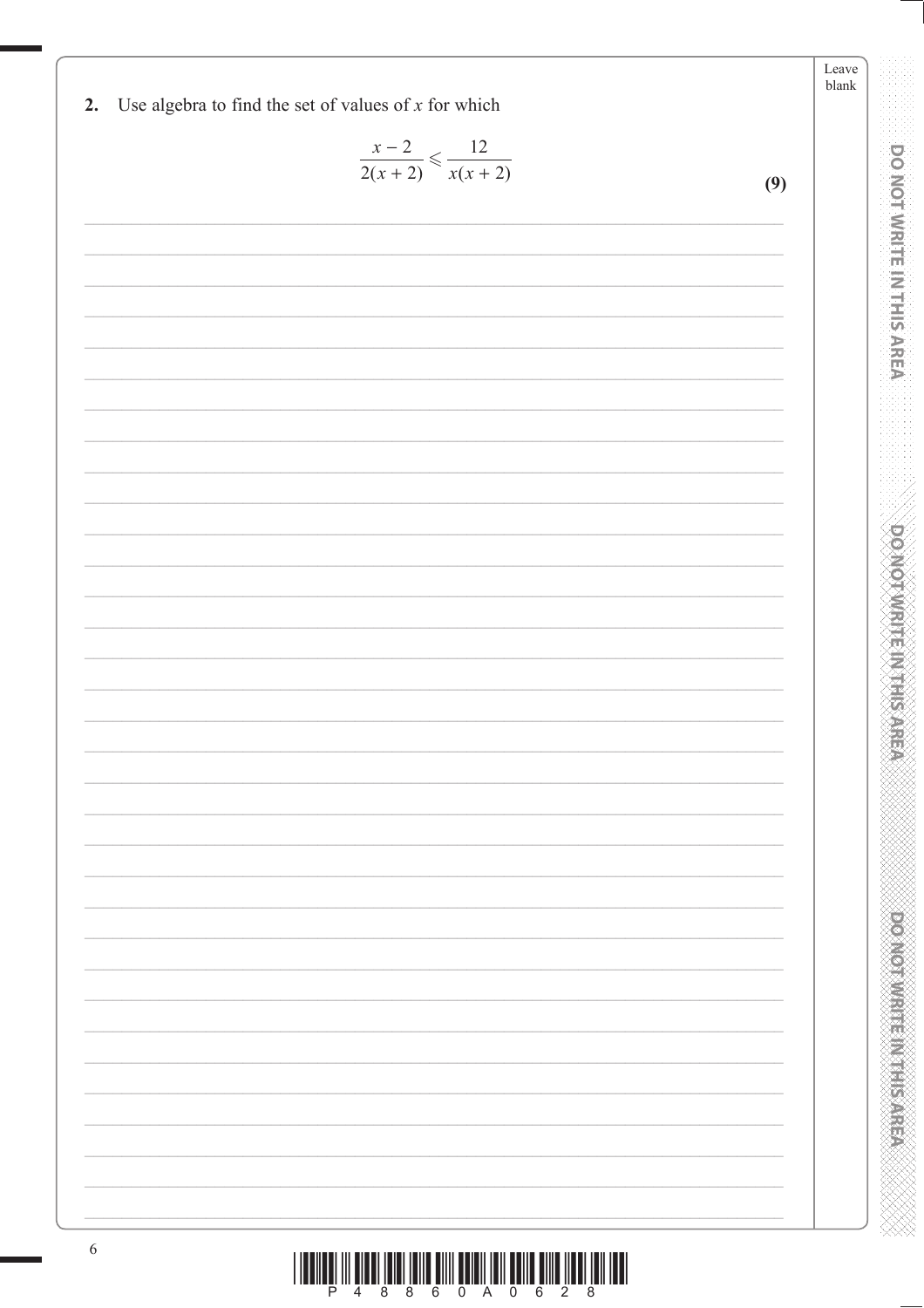| <b>Question 2 continued</b> |                  | blank |
|-----------------------------|------------------|-------|
|                             |                  |       |
|                             |                  |       |
|                             |                  |       |
|                             |                  |       |
|                             |                  |       |
|                             |                  |       |
|                             |                  |       |
|                             |                  |       |
|                             |                  |       |
|                             |                  |       |
|                             |                  |       |
|                             |                  |       |
|                             |                  |       |
|                             |                  |       |
|                             |                  |       |
|                             |                  |       |
|                             |                  |       |
|                             | $\overline{Q^2}$ |       |
|                             | (Total 9 marks)  |       |

**DONOTWRITE IN THIS AREA** 

**ASSAMPLINE IN THE WATER** 

**ANNAN ANNAN ANNAN ANNAN ANNAN ANN**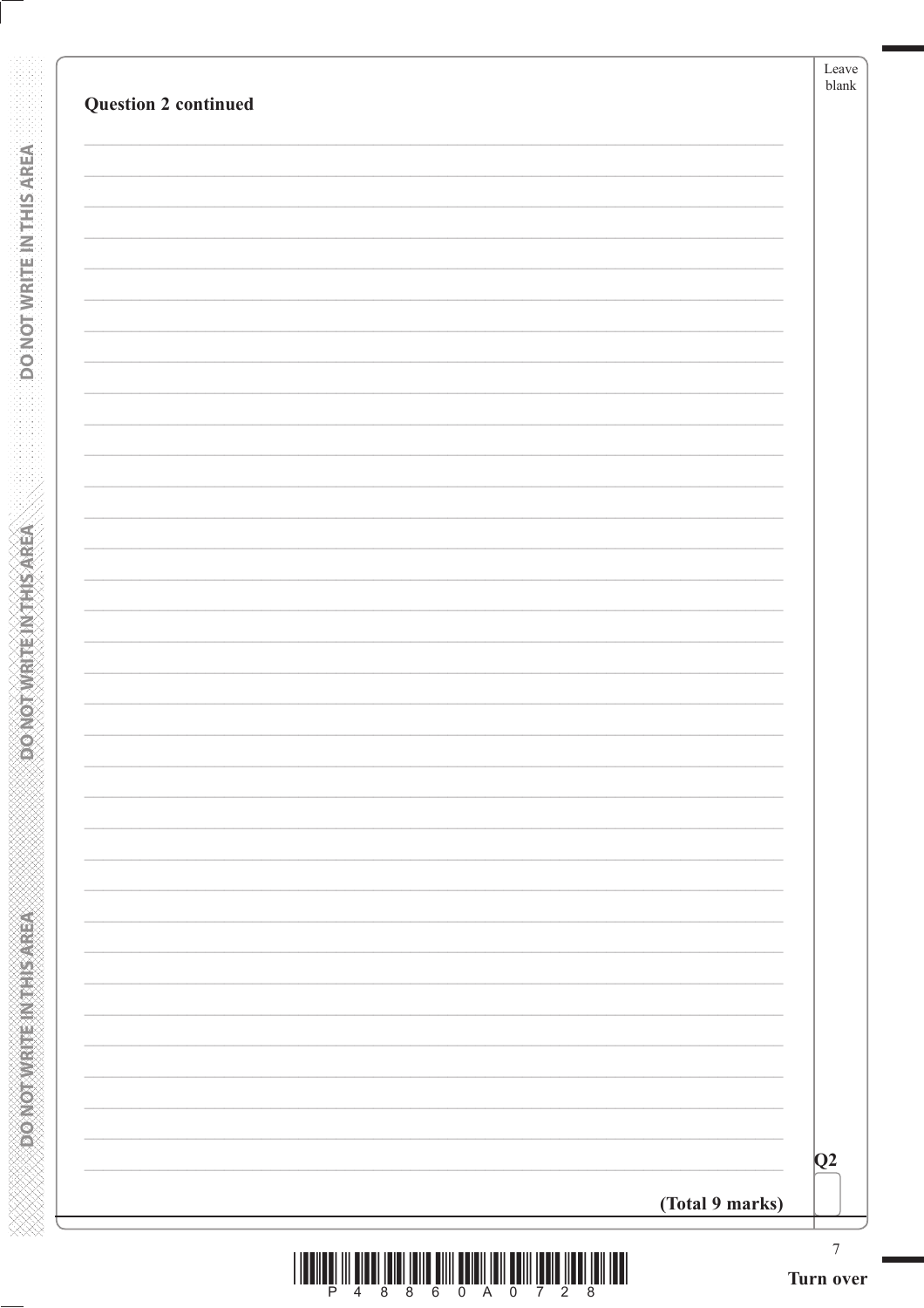Leave blank

**DO NOT WRITE IN THIS AREA** 

**DOMOTIVIRITE IN THIS AREA** 

**DOOMOTOM: IEEN CENTER** 

Solve the equation  $3.$ 

$$
z^3 + 32 + 32i\sqrt{3} = 0
$$

giving your answers in the form  $re^{i\theta}$  where  $r > 0$  and  $-\pi < \theta \le \pi$ 

 $(6)$  $\,8\,$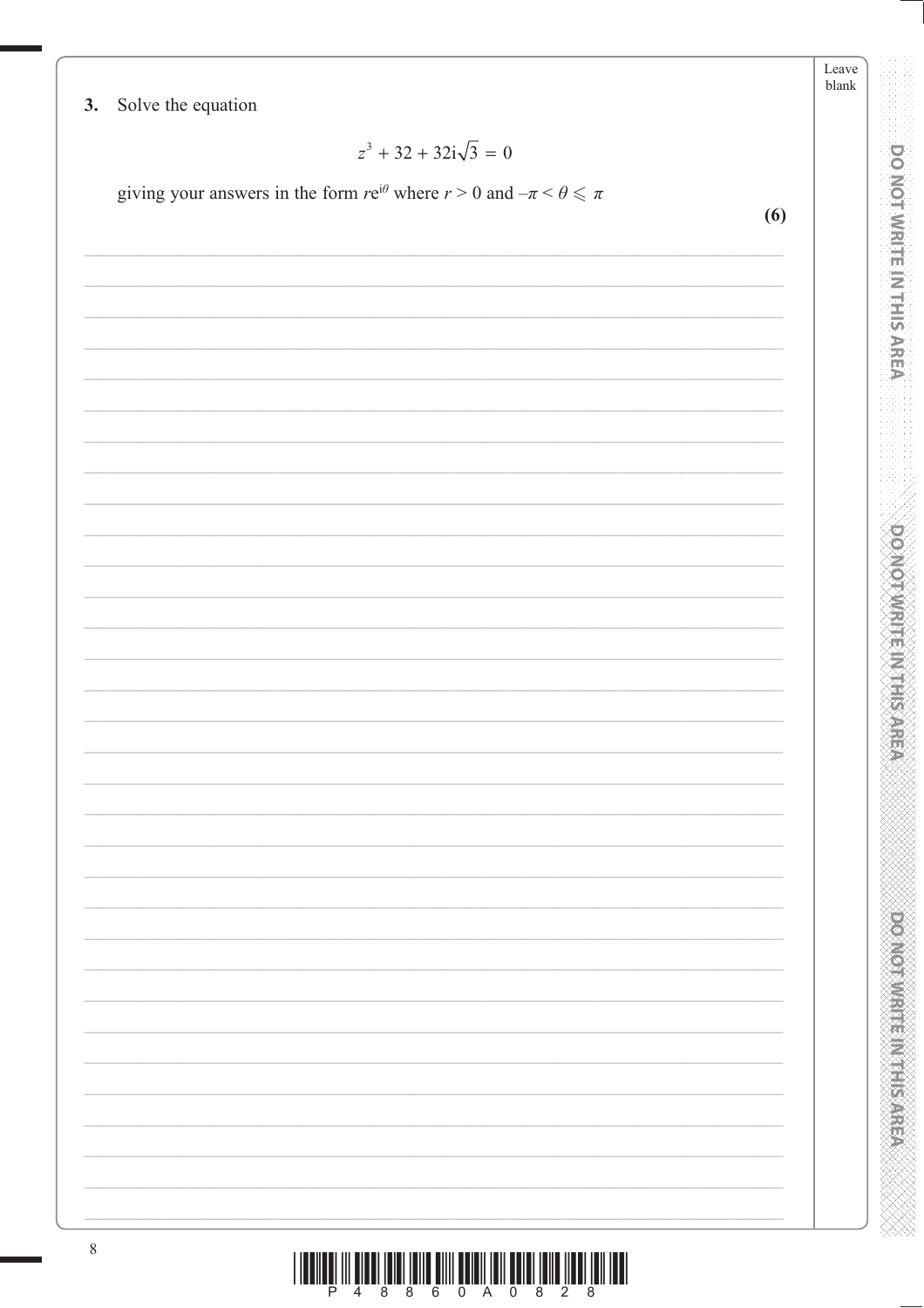| Q3 <br>(Total 6 marks) |
|------------------------|

**DONOTWRITEINTHISAREA** 

**ACCRES RELINEERING CONCOR** 

**XXXXXXXXXXXXXXXXXXXXXXXXXXXXX**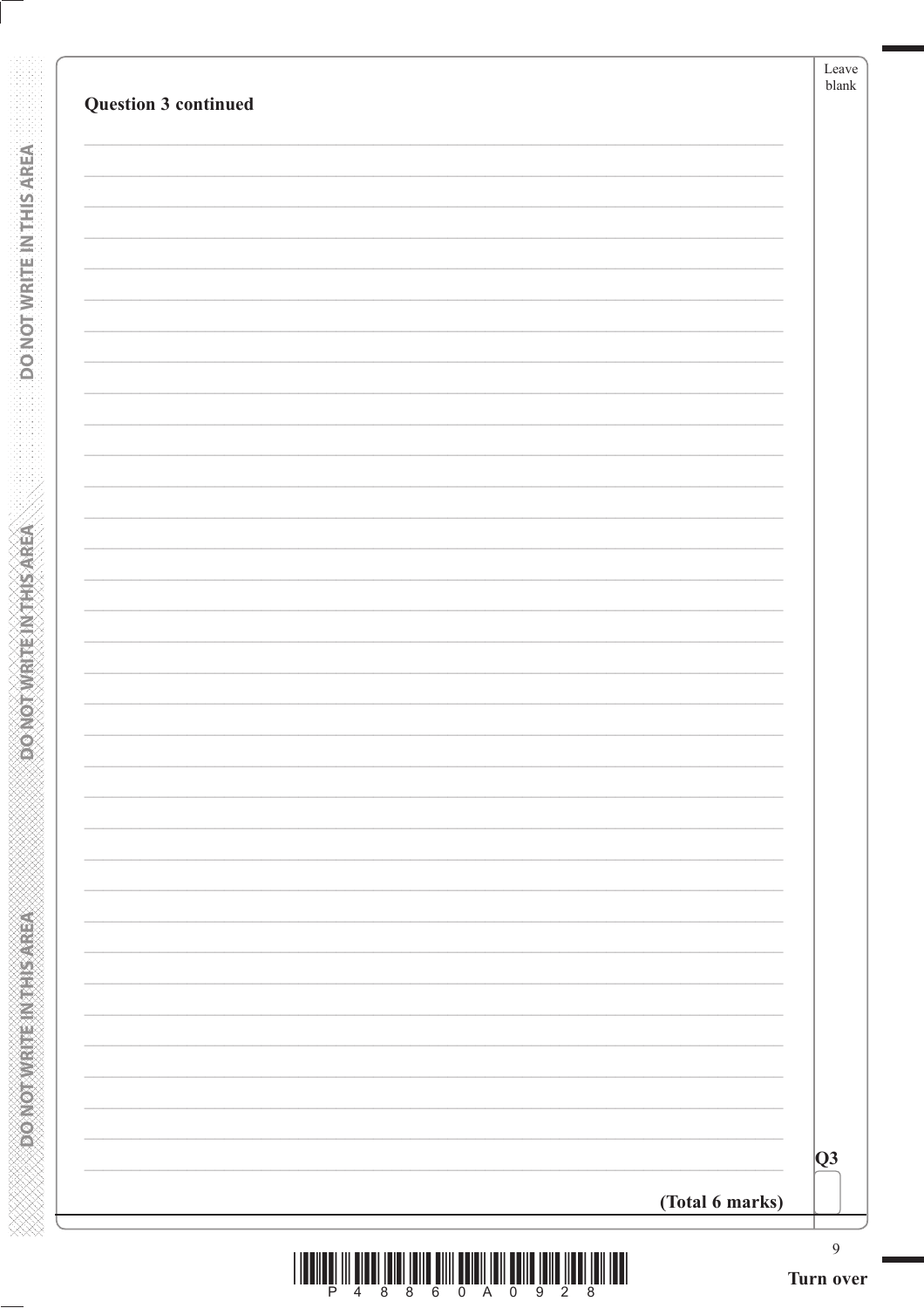Leave blank

**DO NOT WRITE IN THIS AREA** 

**DOMOTIVE IN HIS NEED** 

**Provident in the control of** 

$$
y = \ln\left(\frac{1}{1-2x}\right), \quad |x| < \frac{1}{2}
$$

(a) Find 
$$
\frac{dy}{dx}
$$
,  $\frac{d^2y}{dx^2}$  and  $\frac{d^3y}{dx^3}$ 

 $\overline{4}$ .

- (b) Hence, or otherwise, find the series expansion of  $\ln\left(\frac{1}{1-2x}\right)$ about  $x = 0$ , in ascending powers of x, up to and including the term in  $x^3$ . Give each coefficient in its simplest form.
- (c) Use your expansion to find an approximate value for  $\ln\left(\frac{3}{2}\right)$ , giving your answer to 3 decimal places.

| ۰.                     |         |
|------------------------|---------|
| ۰,<br>×<br>٧<br>×<br>× | ۰.<br>٠ |

 $(3)$ 

 $(4)$ 

I ILDIILÊ III ÎLDI ÎLDI ÎLINÊ ÊIII ÊDIRÎ ÎLINÊ ÊRINÎ ÎLINÊ ÊRINÊ ÎLDI ÎLIN ÎLDI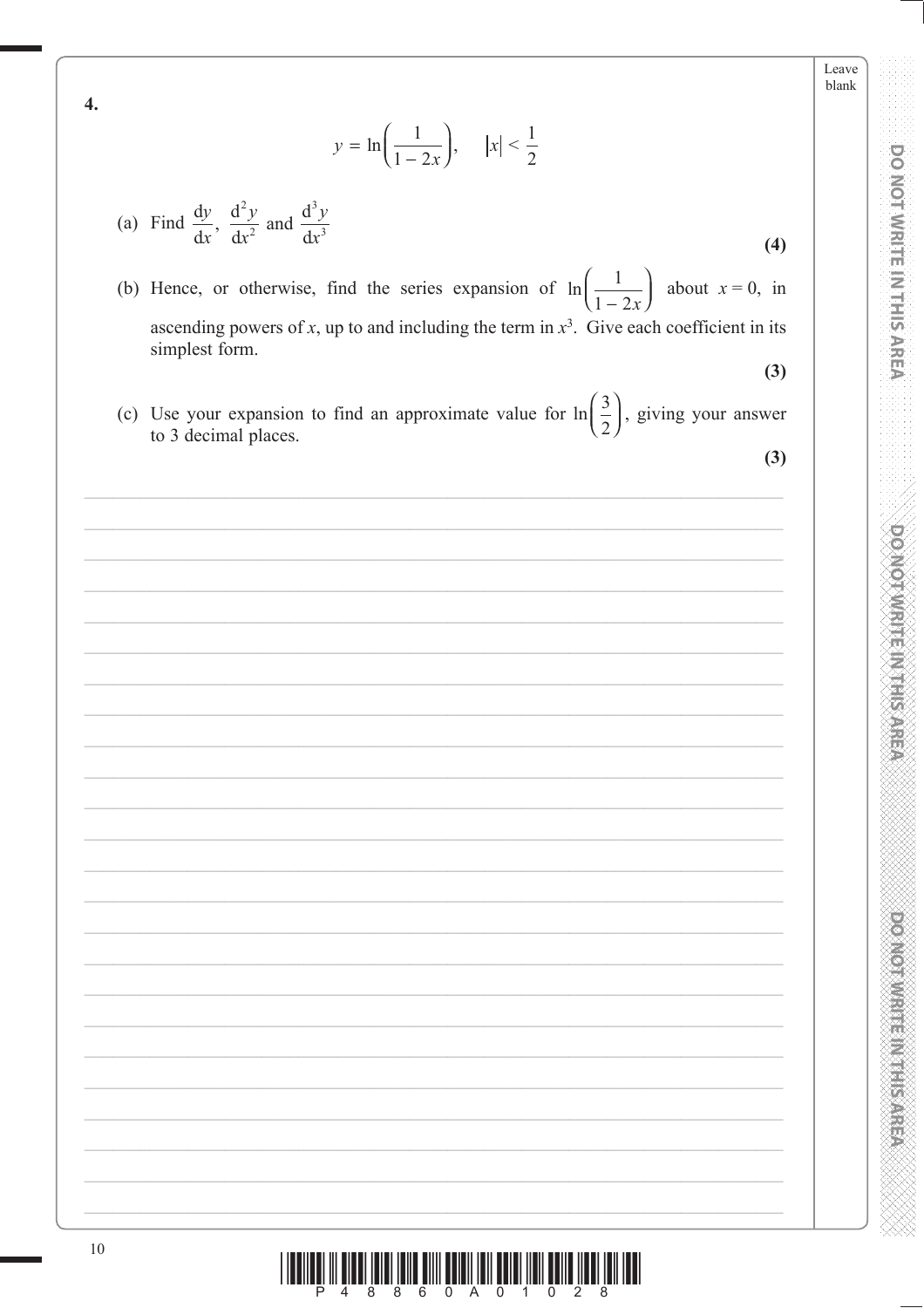**DO NOT WRITE INTERSAREA** 

**ASSESSMENT PROVIDED** 

| P 4 8 8 6 0 A 0 1 1 2 |  |  |  |  |  |
|-----------------------|--|--|--|--|--|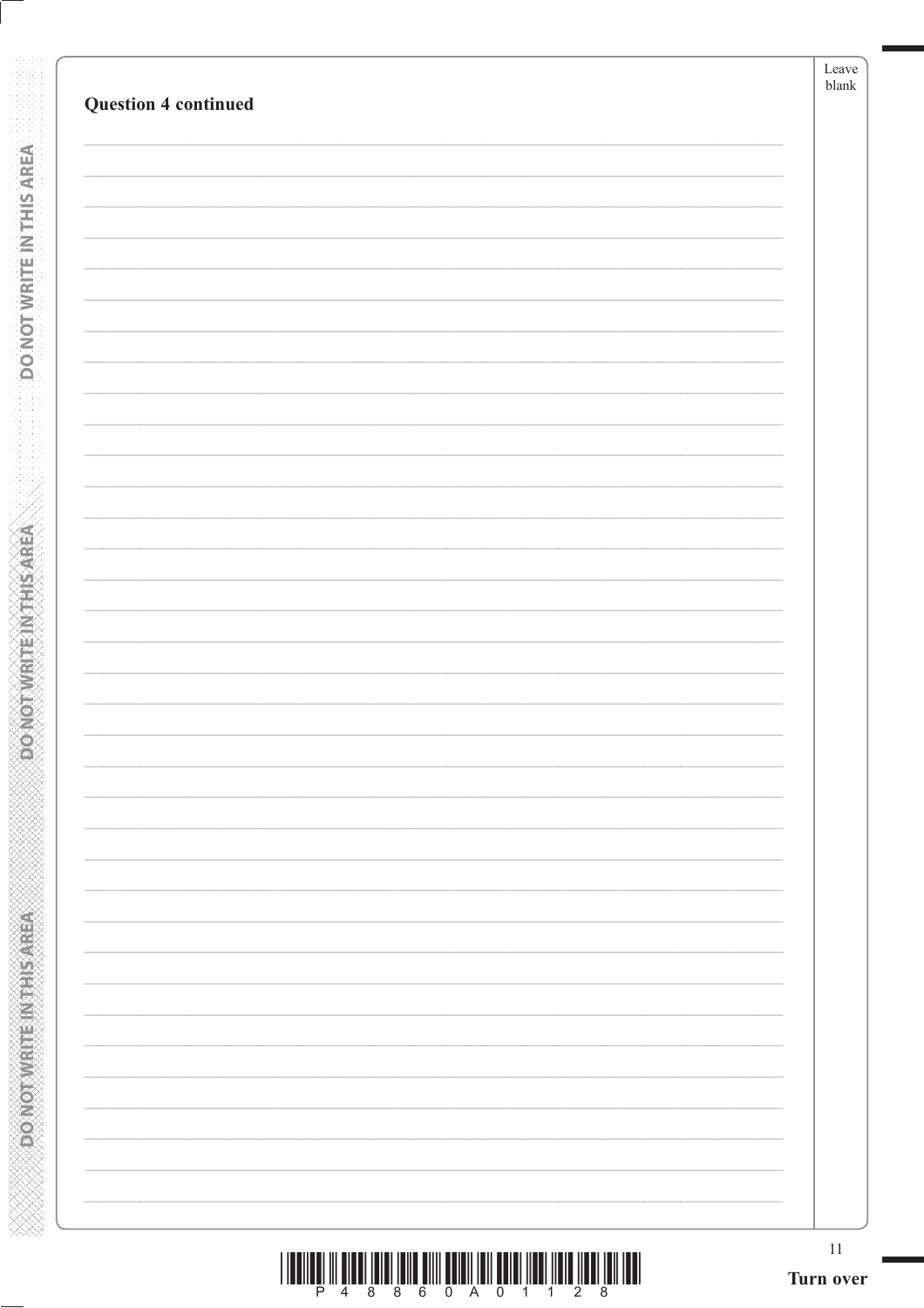| <b>Question 4 continued</b> | ${\rm Leave}$<br>${\it blank}$           |
|-----------------------------|------------------------------------------|
|                             |                                          |
|                             | <b>DO NOT WRITE IN THIS AREA</b>         |
|                             |                                          |
|                             |                                          |
|                             |                                          |
|                             |                                          |
|                             |                                          |
|                             |                                          |
|                             |                                          |
|                             |                                          |
|                             | <b>DOMOTAMENT ANTIES</b>                 |
|                             |                                          |
|                             |                                          |
|                             |                                          |
|                             |                                          |
|                             |                                          |
|                             |                                          |
|                             |                                          |
|                             |                                          |
|                             |                                          |
|                             | <b>PERSONAL PROPERTY AND INCOMESTING</b> |
|                             |                                          |
|                             |                                          |
|                             |                                          |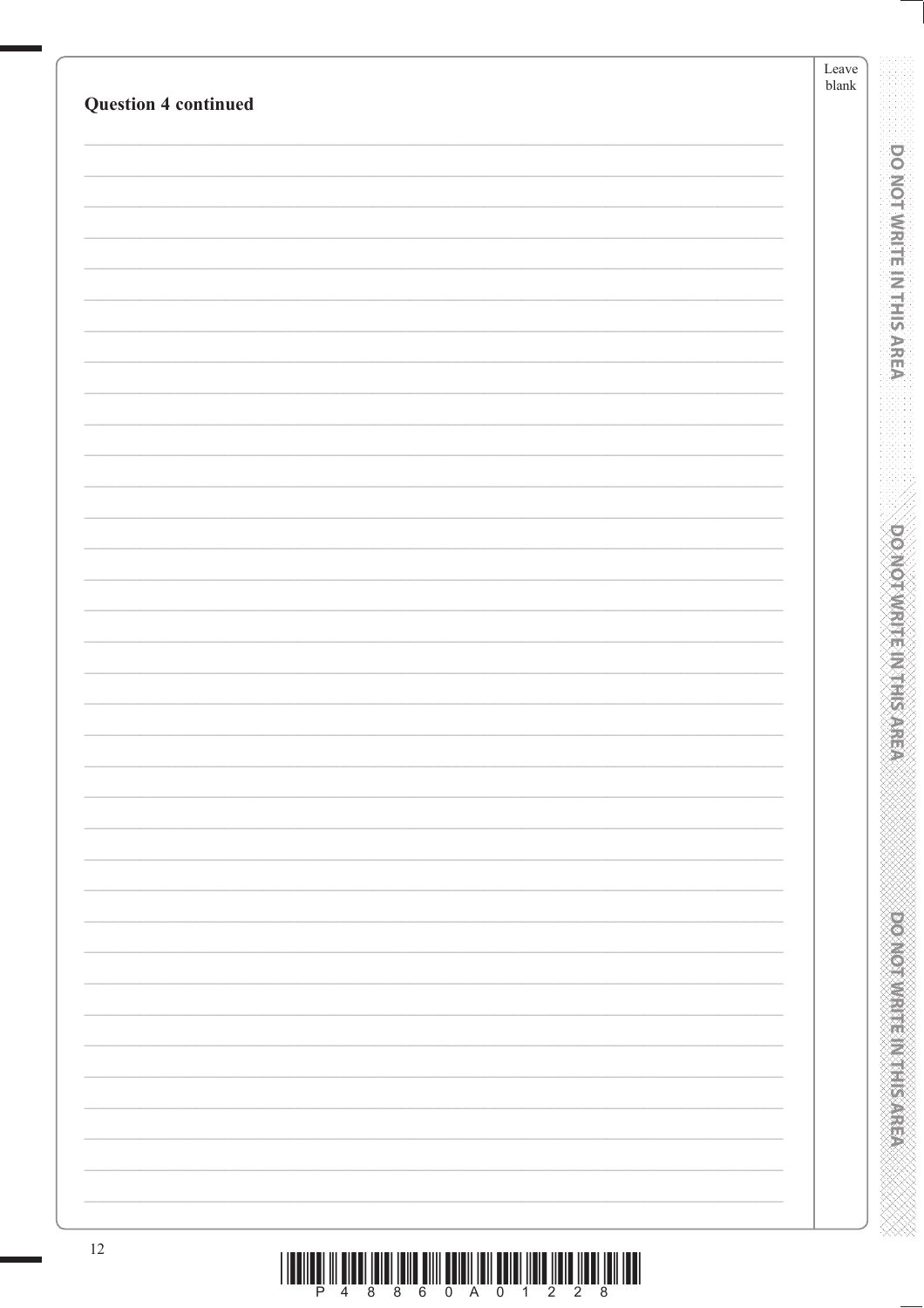|                  | Q <sub>4</sub> |
|------------------|----------------|
| (Total 10 marks) |                |

**DONOTWRITEWTHSAREA** 

**PONOTWRITEINITHSAREA** 

**WWW.MWWWWWWWWWWWWWWWWWW** 

|  |  | m |
|--|--|---|
|  |  |   |
|  |  |   |
|  |  |   |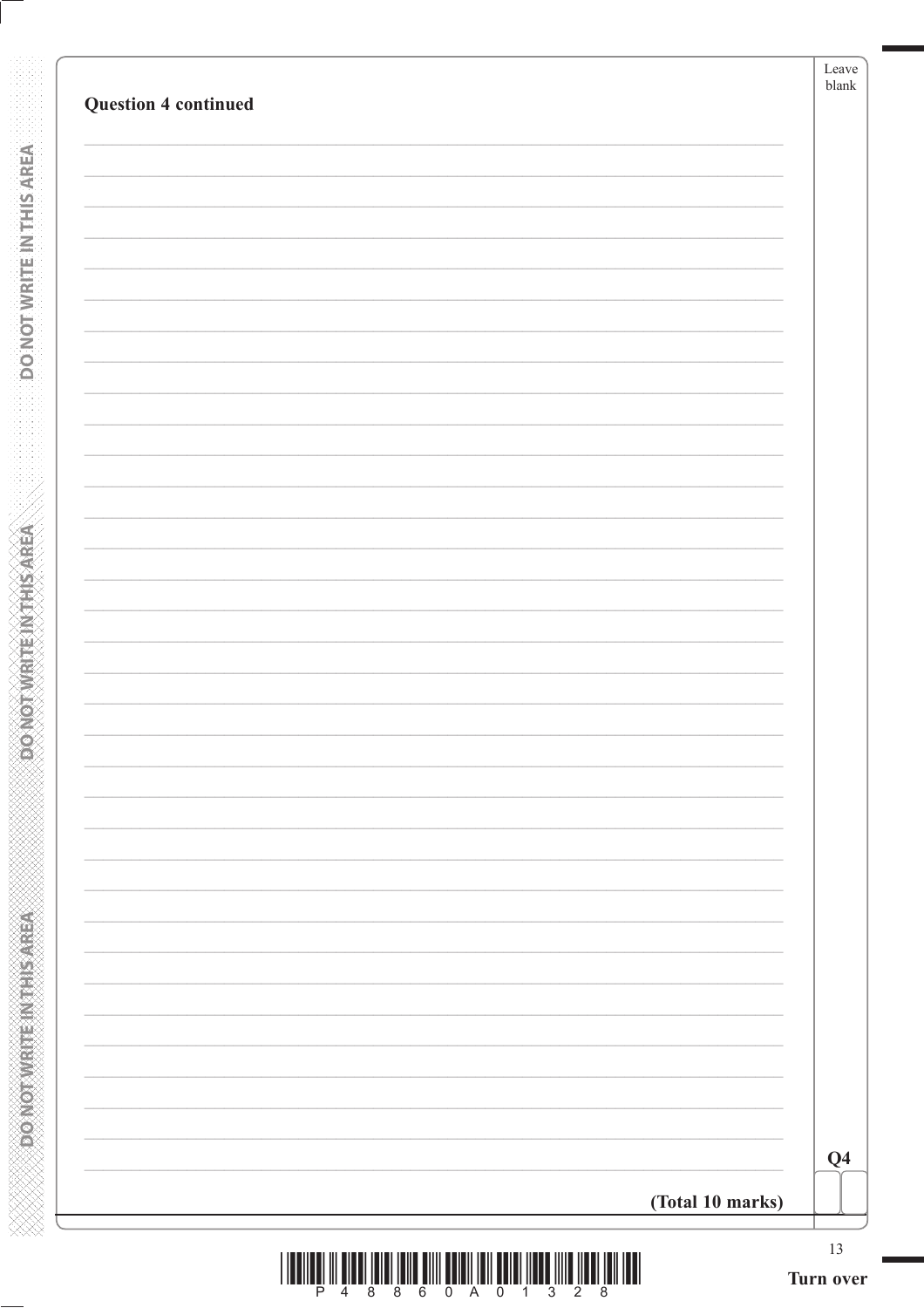blank (a) Find the general solution of the differential equation 5.  $\frac{\mathrm{d}^2 y}{\mathrm{d}x^2} - 2\frac{\mathrm{d}y}{\mathrm{d}x} = 26\sin 3x$  $(8)$ (b) Find the particular solution of this differential equation for which  $y = 0$  and  $\frac{dy}{dx} = 0$ when  $x = 0$  $(5)$  $14$ 

**PRODUCTS IN THE REPORT OF** 

Leave

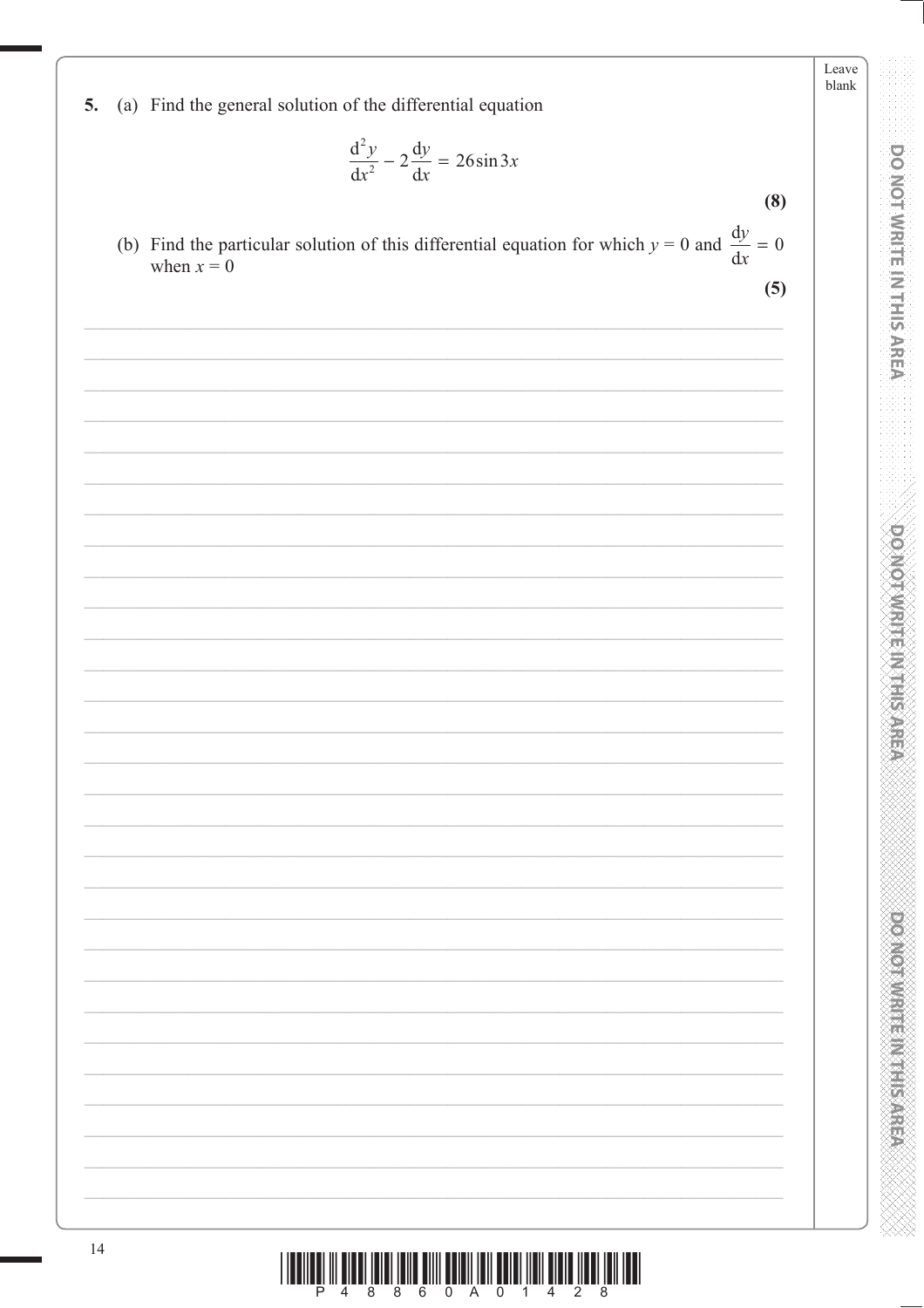| <b>Question 5 continued</b> | ${\tt blank}$ |
|-----------------------------|---------------|
|                             |               |
|                             |               |
|                             |               |
|                             |               |
|                             |               |
|                             |               |
|                             |               |
|                             |               |
|                             |               |
|                             |               |
|                             |               |
|                             |               |
|                             |               |
|                             |               |
|                             |               |
|                             |               |
|                             |               |
|                             |               |
|                             |               |
|                             |               |
|                             |               |
|                             |               |
|                             |               |
|                             |               |
|                             |               |
|                             |               |
|                             |               |
|                             |               |
|                             |               |
|                             |               |
|                             |               |
|                             |               |
|                             |               |

**DO NOT WRITE IN THIS AREA** 

**ABRASHMAN MANAGARY** 

|  |  |  |  | P 4 8 8 6 0 A 0 1 5 2 8 |  |  |  |
|--|--|--|--|-------------------------|--|--|--|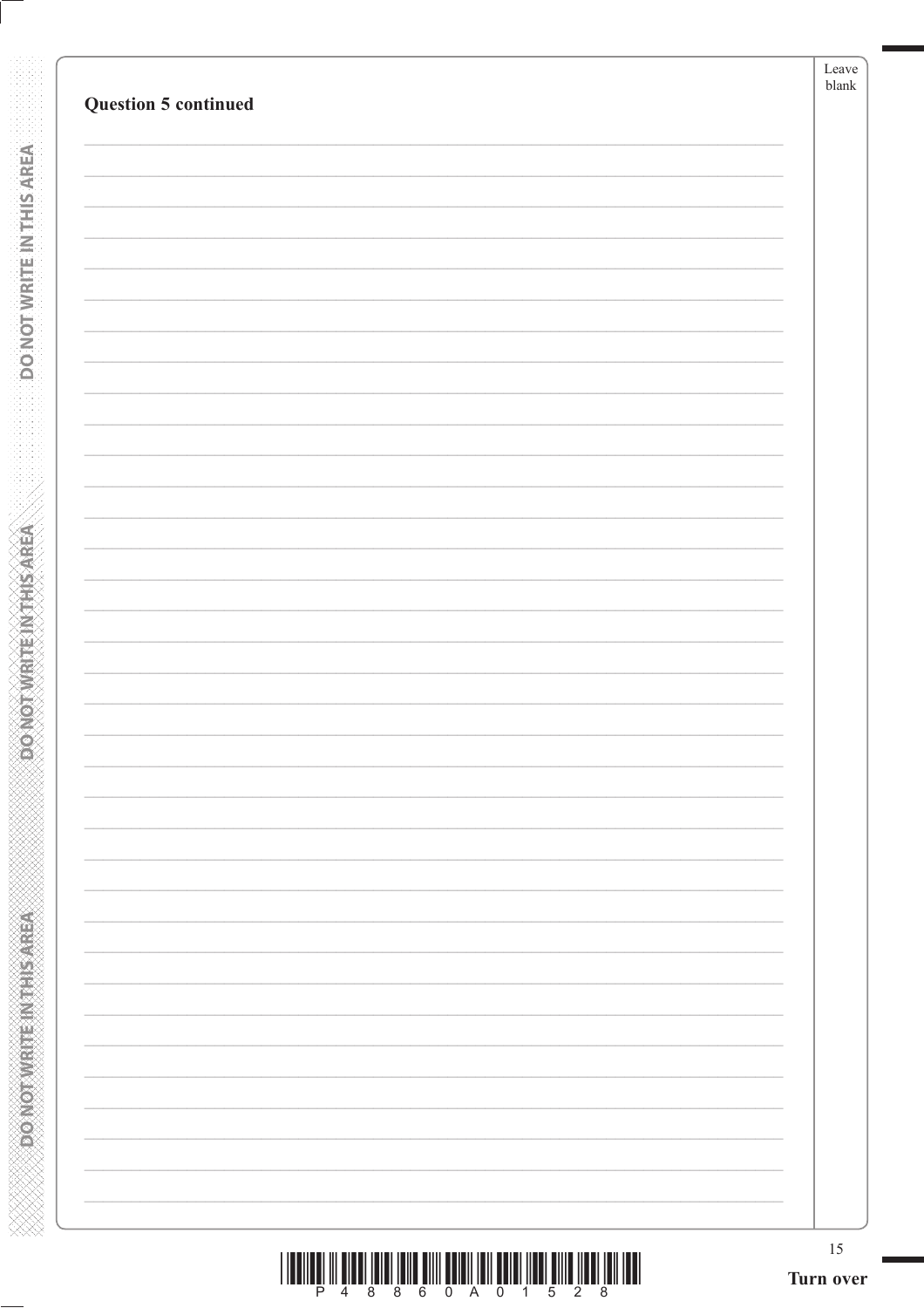| <b>Question 5 continued</b> |                                                                                              | Leave<br>$\ensuremath{\mathit{blank}}$ |
|-----------------------------|----------------------------------------------------------------------------------------------|----------------------------------------|
|                             |                                                                                              |                                        |
|                             |                                                                                              |                                        |
|                             |                                                                                              |                                        |
|                             |                                                                                              | <b>DO NOT WRITE IN THIS AREA</b>       |
|                             |                                                                                              |                                        |
|                             |                                                                                              |                                        |
|                             |                                                                                              |                                        |
|                             |                                                                                              |                                        |
|                             |                                                                                              |                                        |
|                             |                                                                                              | <b>DOMOTAMENT ANTINE</b>               |
|                             |                                                                                              |                                        |
|                             |                                                                                              |                                        |
|                             |                                                                                              |                                        |
|                             |                                                                                              |                                        |
|                             |                                                                                              |                                        |
|                             |                                                                                              |                                        |
|                             |                                                                                              |                                        |
|                             |                                                                                              | <b>PERSONAL PROPERTY AND INCOMES</b>   |
|                             |                                                                                              |                                        |
|                             |                                                                                              |                                        |
| 16                          | <u>וה שונותו ושונות הווה שונות המושא ווהו ווהותה מווה שונהו והוא והתארונות והווה ומוצא ו</u> |                                        |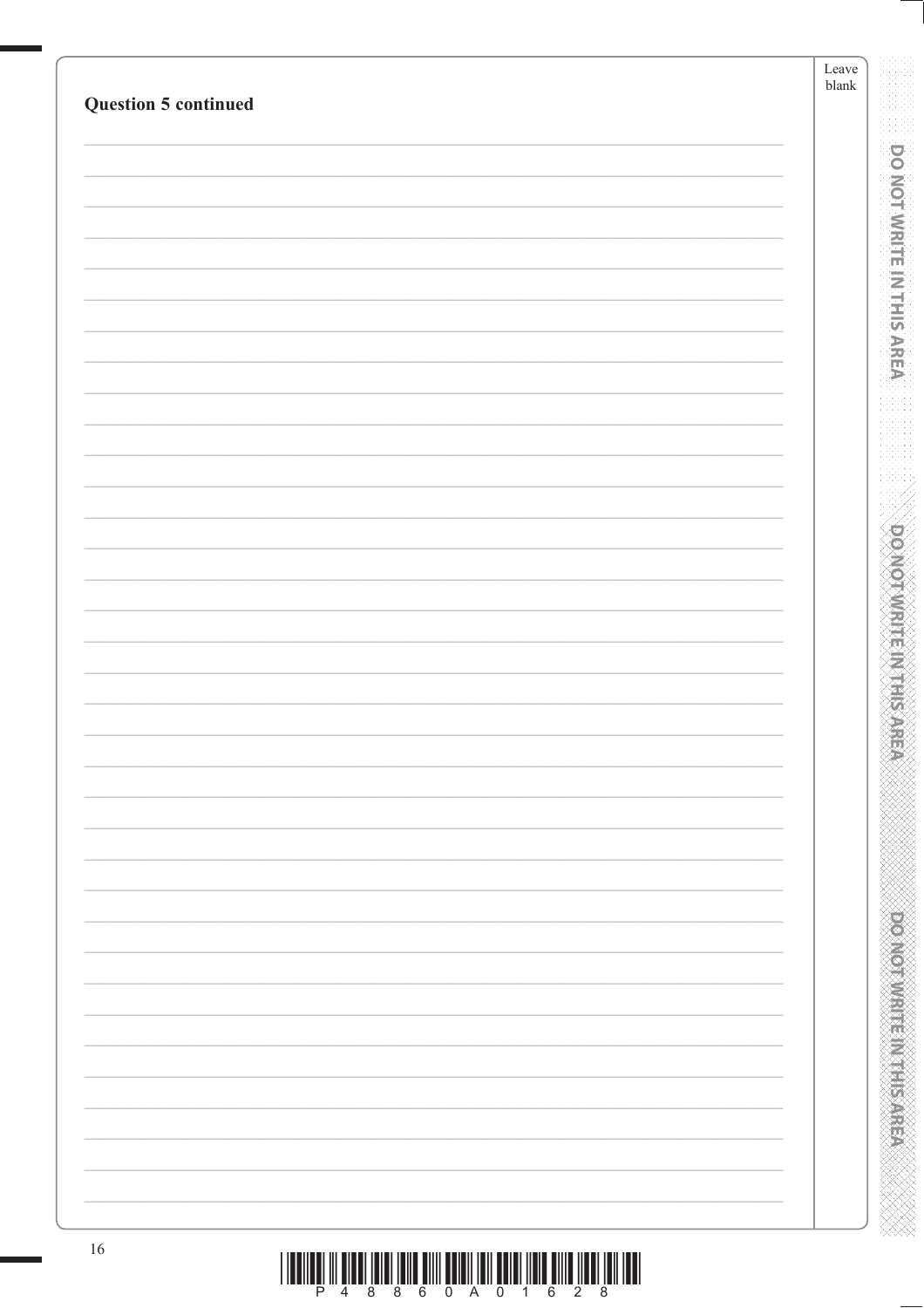| Question 5 continued |                  |
|----------------------|------------------|
|                      |                  |
|                      |                  |
|                      |                  |
|                      |                  |
|                      |                  |
|                      |                  |
|                      |                  |
|                      |                  |
|                      |                  |
|                      |                  |
|                      |                  |
|                      |                  |
|                      |                  |
|                      |                  |
|                      |                  |
|                      |                  |
|                      |                  |
|                      |                  |
|                      |                  |
|                      |                  |
|                      |                  |
|                      | (Total 13 marks) |

**DONOTWRITE IN THIS AREA** 

**ACTIVE SHEET METAL CONCORDED** 

**XXXXXXXXXXXXXXXXXXXXXXXXXXXXX**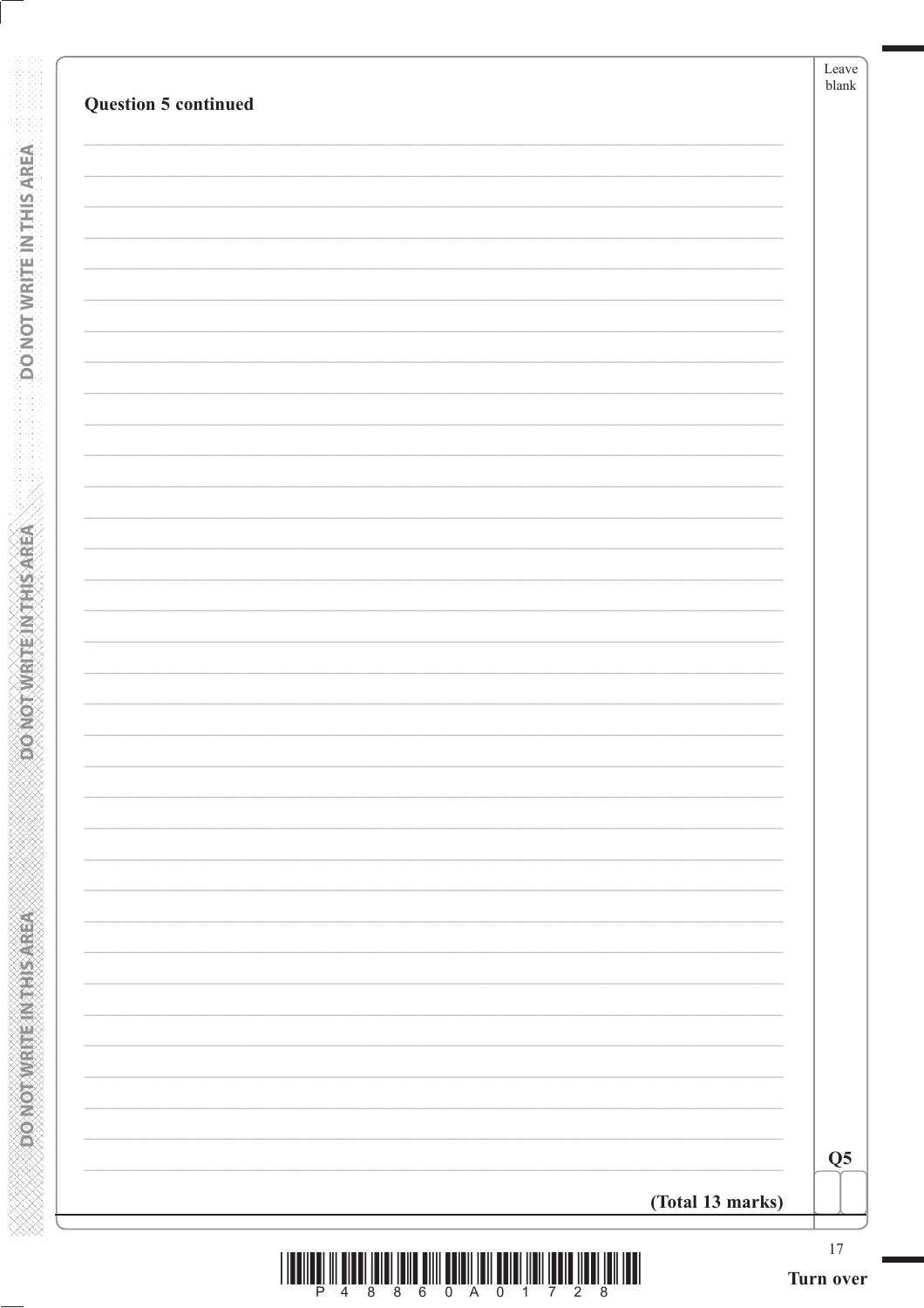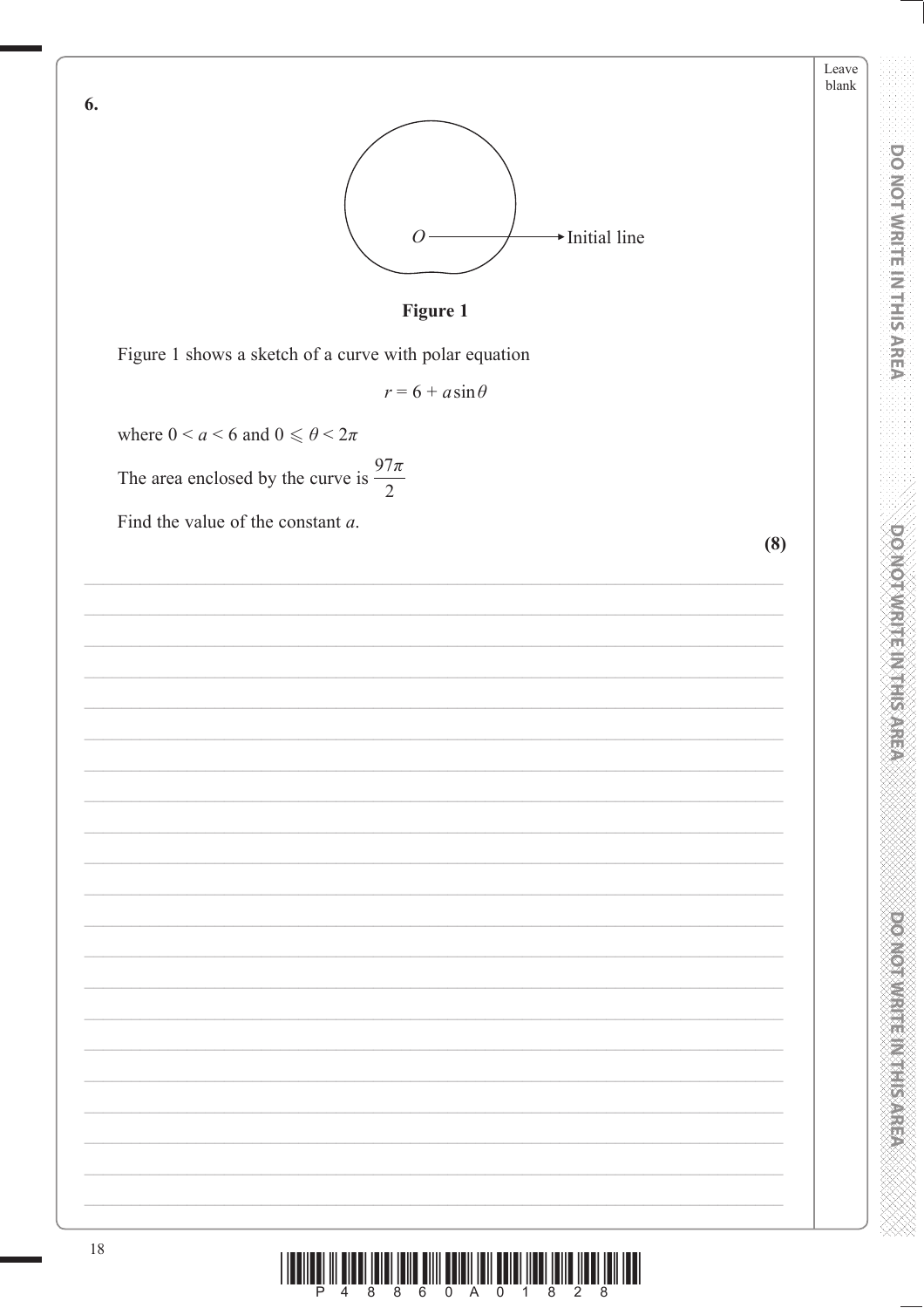| Question 6 continued |                 |
|----------------------|-----------------|
|                      |                 |
|                      |                 |
|                      |                 |
|                      |                 |
|                      |                 |
|                      |                 |
|                      |                 |
|                      |                 |
|                      |                 |
|                      |                 |
|                      |                 |
|                      |                 |
|                      |                 |
|                      |                 |
|                      |                 |
|                      |                 |
|                      |                 |
|                      |                 |
|                      |                 |
|                      |                 |
|                      |                 |
|                      |                 |
|                      |                 |
|                      |                 |
|                      |                 |
|                      |                 |
|                      |                 |
|                      | Q <sub>6</sub>  |
|                      | (Total 8 marks) |

**DONOTWATEWTHSAREA** 

**OC NOT WRITE IN THIS AREA**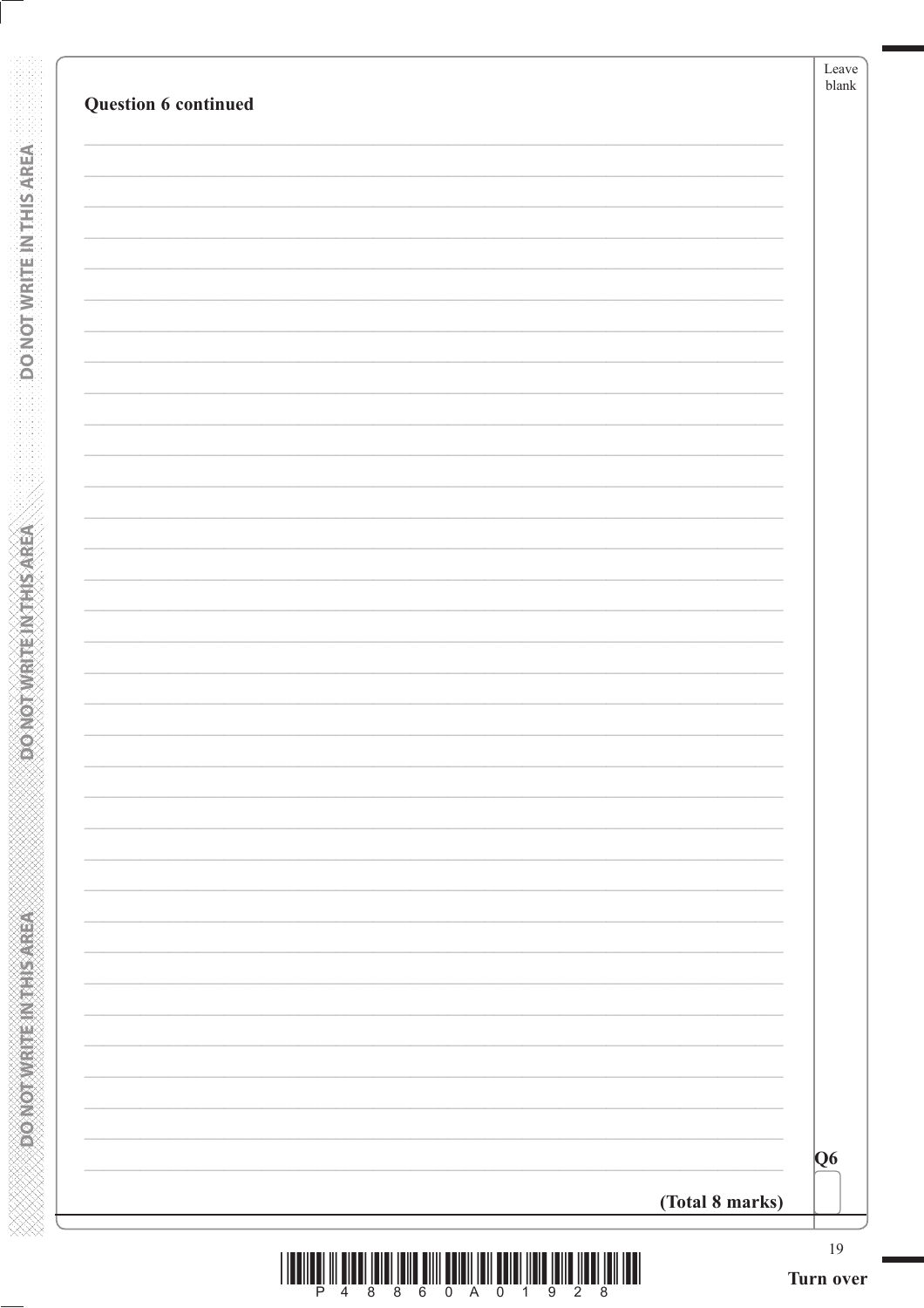Leave blank 7. (a) Find, in the form  $y = f(x)$ , the general solution of the equation  $\cos x \frac{dy}{dx} + y \sin x = 2 \cos^3 x \sin x + 1, \quad 0 < x < \frac{\pi}{2}$  $(8)$ Given that  $y = 5\sqrt{2}$  when  $x = \frac{\pi}{4}$ (b) find the value of y when  $x = \frac{\pi}{6}$ , giving your answer in the form  $a + b\sqrt{3}$ , where a and  $b$  are rational numbers to be found.  $(3)$ 20

DONOL WHILE IN THIS AREA

**DO MOTWRITE IN THIS AREA** 

**POSTER AND RESIDENCE**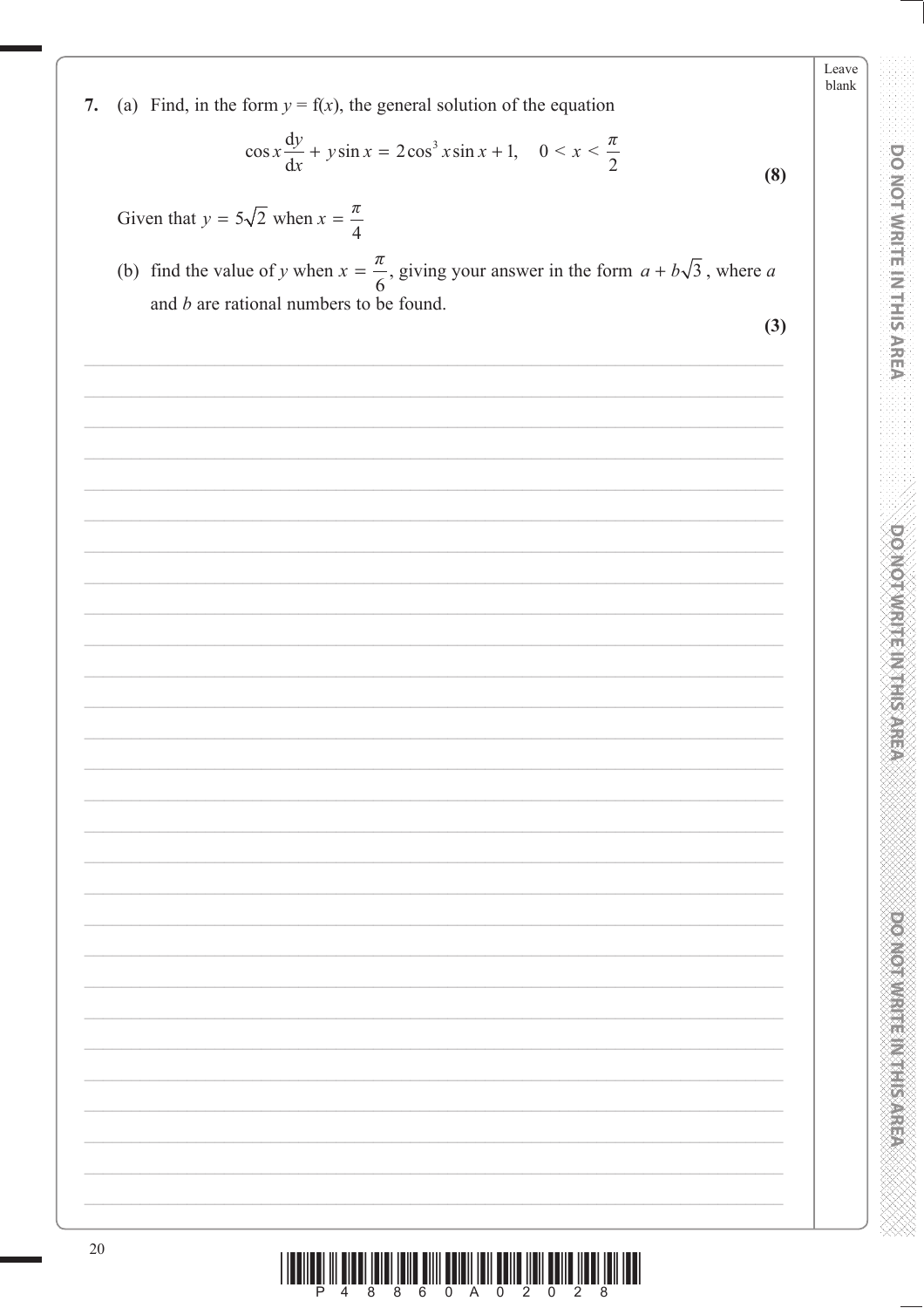**DO NOT WRITE INTERSAREA** 

**ABRASHMAN MANAGARY** 

| <u> I III MARTIN DI KATIKA MARTIN DI KATIKA MARTIN DI KATIKA MARTIN DI KATIKA MARTIN DI KATIKA MARTIN DI KATIKA M</u> |                       |  |  |  |  |  |
|-----------------------------------------------------------------------------------------------------------------------|-----------------------|--|--|--|--|--|
|                                                                                                                       | P 4 8 8 6 0 A 0 2 1 2 |  |  |  |  |  |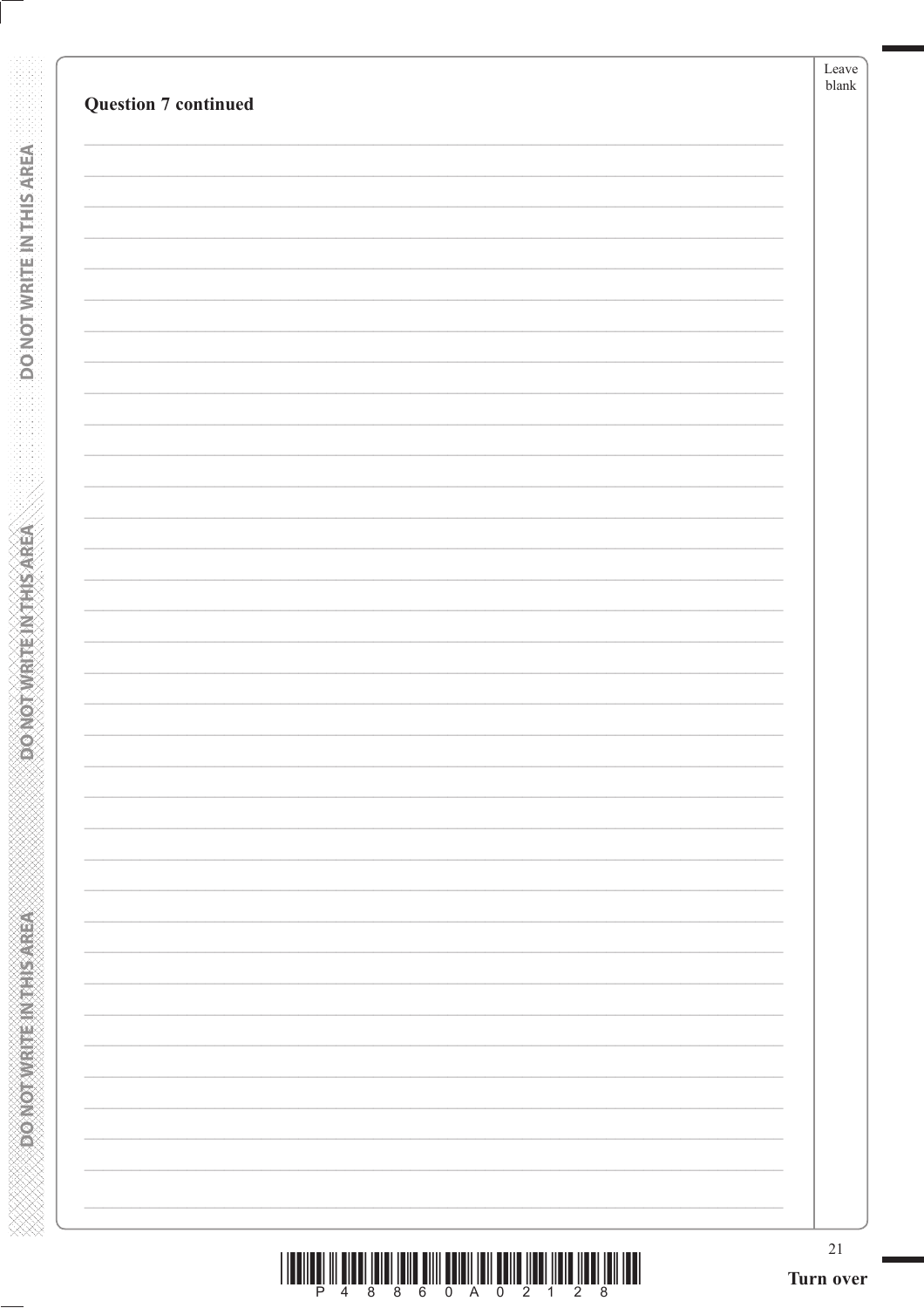| <b>Question 7 continued</b> | Leave<br>$b$ lank |                                         |
|-----------------------------|-------------------|-----------------------------------------|
|                             |                   |                                         |
|                             |                   | <b>DO NOT WRITE IN THIS AREA</b>        |
|                             |                   |                                         |
|                             |                   |                                         |
|                             |                   |                                         |
|                             |                   |                                         |
|                             |                   |                                         |
|                             |                   |                                         |
|                             |                   |                                         |
|                             |                   |                                         |
|                             |                   |                                         |
|                             |                   |                                         |
|                             |                   |                                         |
|                             |                   |                                         |
|                             |                   |                                         |
|                             |                   | <b>DOMOTAMENT MARKS</b>                 |
|                             |                   |                                         |
|                             |                   |                                         |
|                             |                   |                                         |
|                             |                   |                                         |
|                             |                   |                                         |
|                             |                   |                                         |
|                             |                   |                                         |
|                             |                   |                                         |
|                             |                   |                                         |
|                             |                   |                                         |
|                             |                   |                                         |
|                             |                   |                                         |
|                             |                   |                                         |
|                             |                   | <b>PERSONAL PROPERTY AND INCOMESTED</b> |
|                             |                   |                                         |
|                             |                   |                                         |
|                             |                   |                                         |
| $22\,$                      |                   |                                         |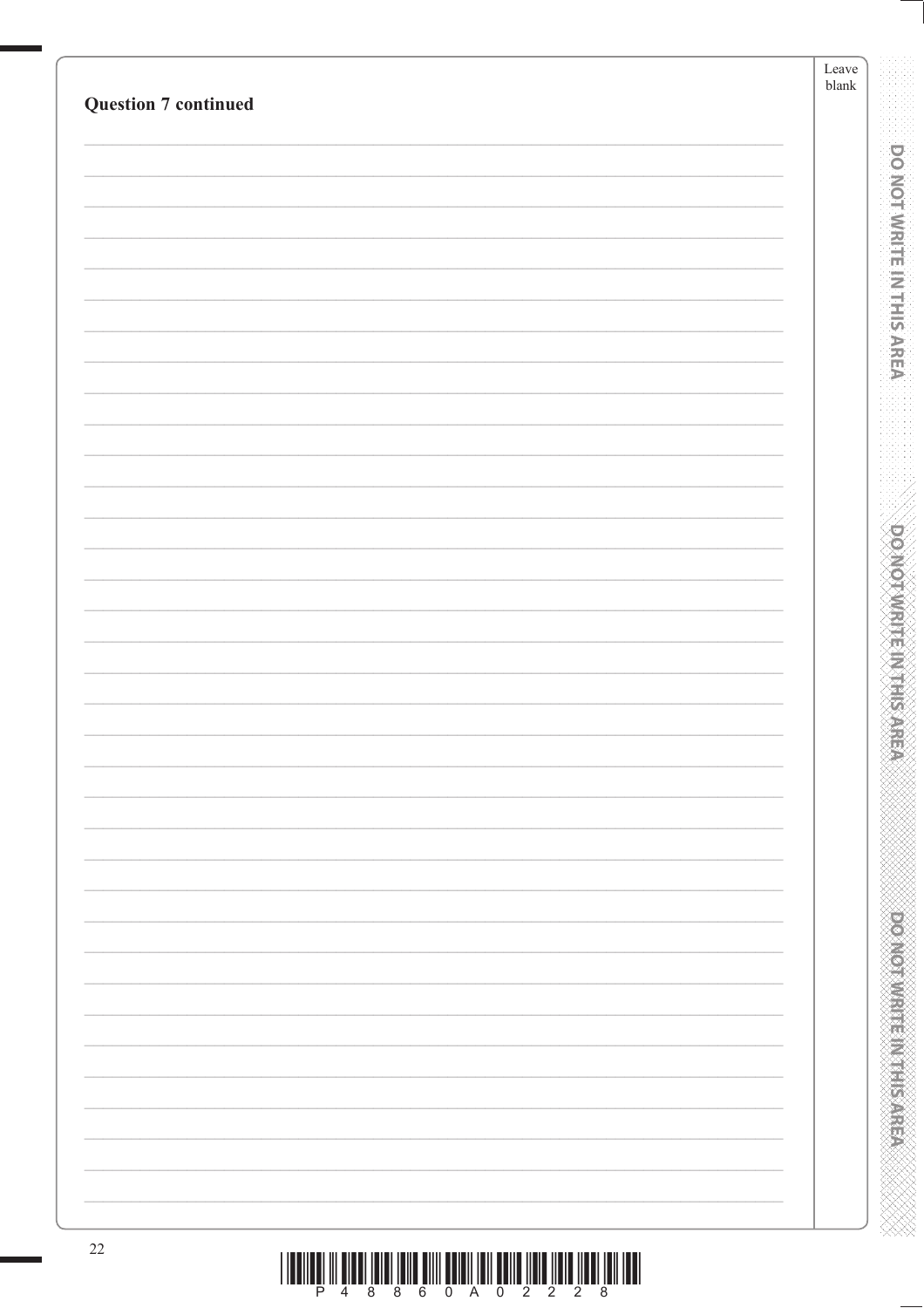| (Total 11 marks) |
|------------------|

**DONOTWRITEINTHISAREA** 

**RERASSINE IN ENDING YOURS** 

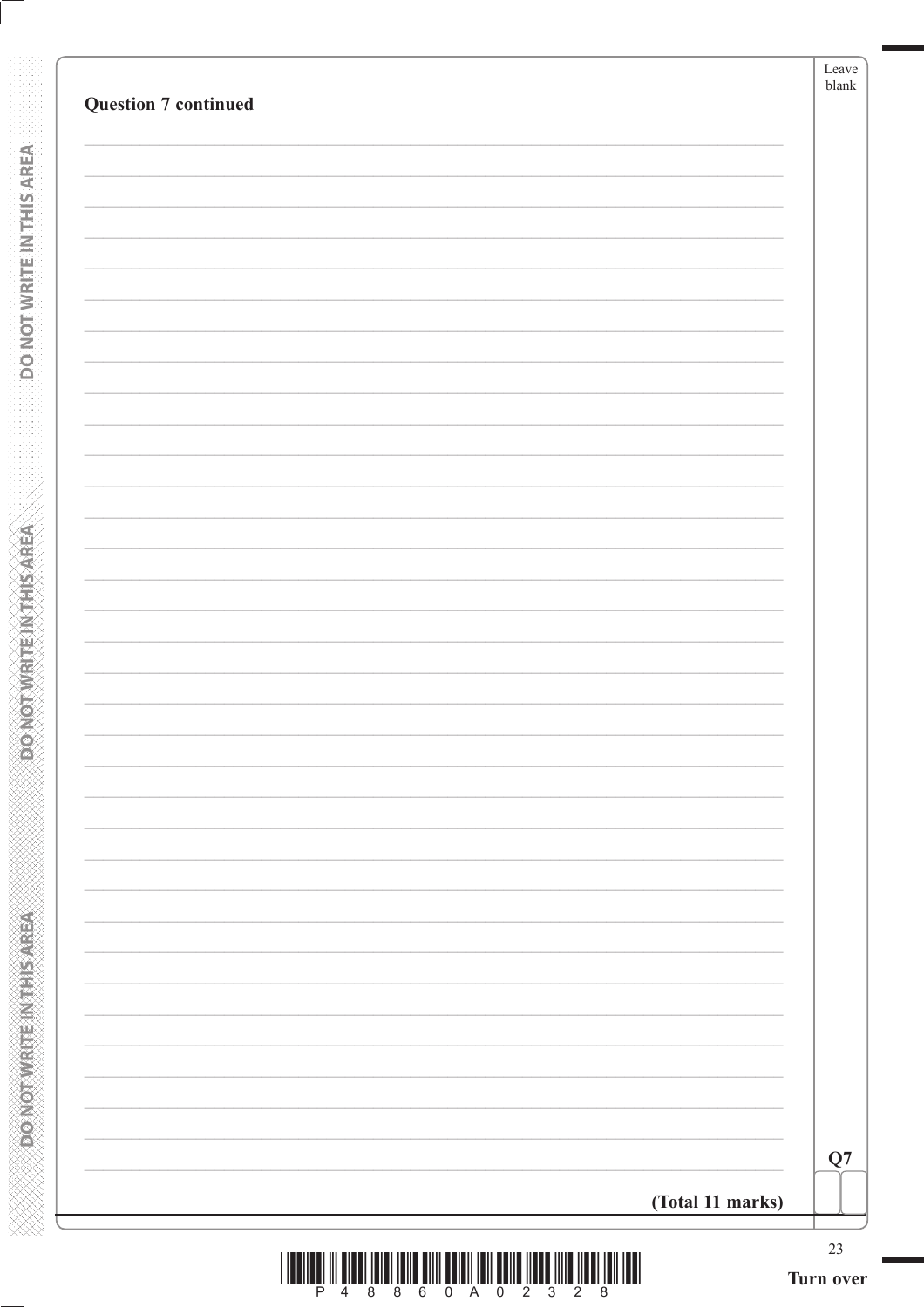Leave blank

**DO NOT WRITE IN THIS AREA** 

**DOMOTWRITEINTHISAREA** 

**DOMOTIVES HER WEEKS** 

The transformation  $T$  from the  $z$ -plane to the  $w$ -plane is given by 8.

$$
w = \frac{z + 3i}{1 + iz}, \quad z \neq i
$$

The transformation T maps the circle  $|z| = 1$  in the z-plane onto the line l in the w-plane.

(a) Find a cartesian equation of the line  $l$ .

 $(5)$ 

The circle  $|z - a - bi| = c$  in the z-plane is mapped by T onto the circle  $|w| = 5$  in the  $w$ -plane.

(b) Find the exact values of the real constants  $a, b$  and  $c$ .

 $(6)$ 

| $\frac{1}{4}$ |  |
|---------------|--|
|               |  |
|               |  |
|               |  |
|               |  |
|               |  |
|               |  |
|               |  |
|               |  |
|               |  |
|               |  |
|               |  |
|               |  |
|               |  |
|               |  |
|               |  |
|               |  |
|               |  |
|               |  |
|               |  |
|               |  |
|               |  |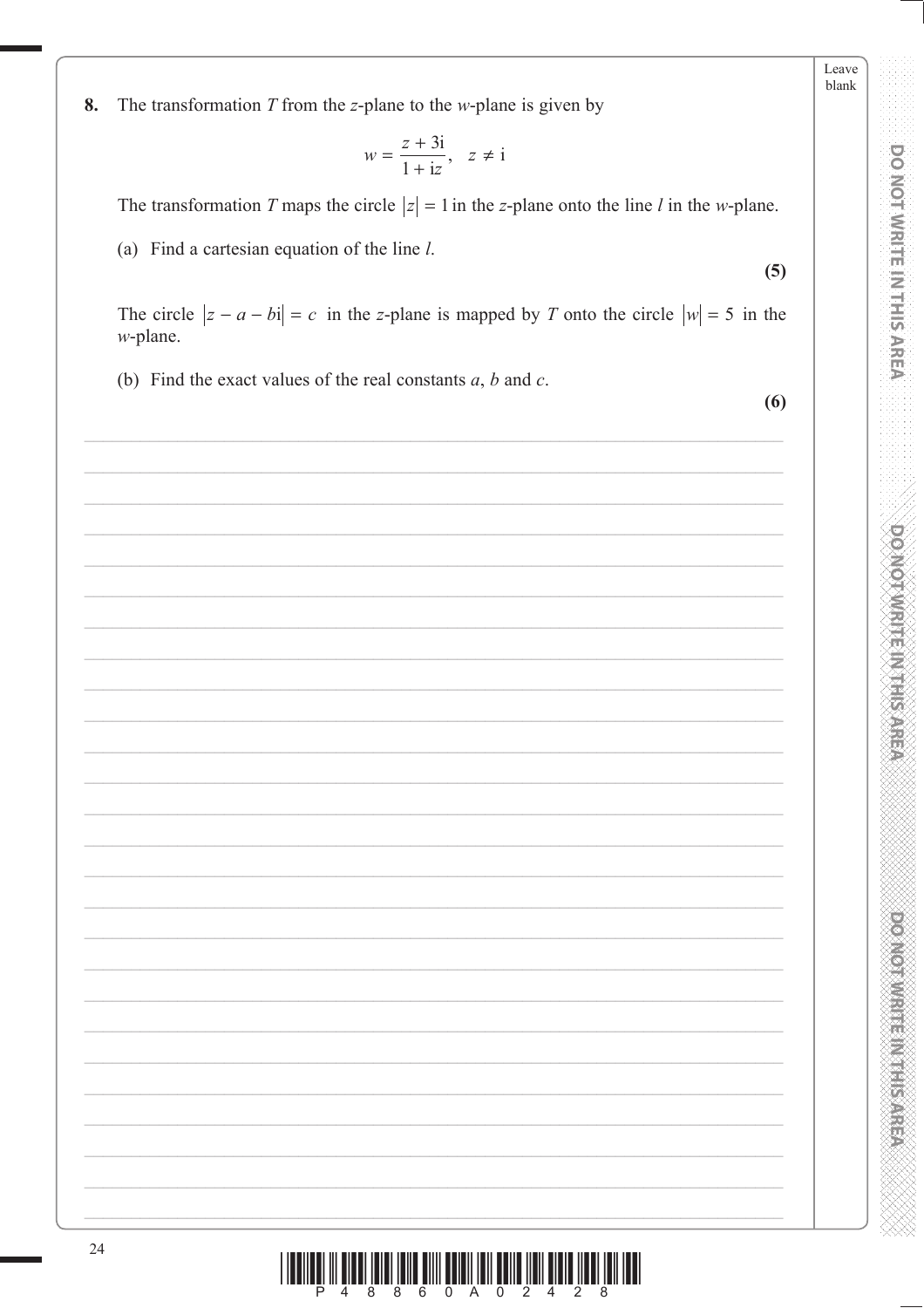DO NOT WRITE IN THIS AREA

ABING THE RIVERS OF CLASS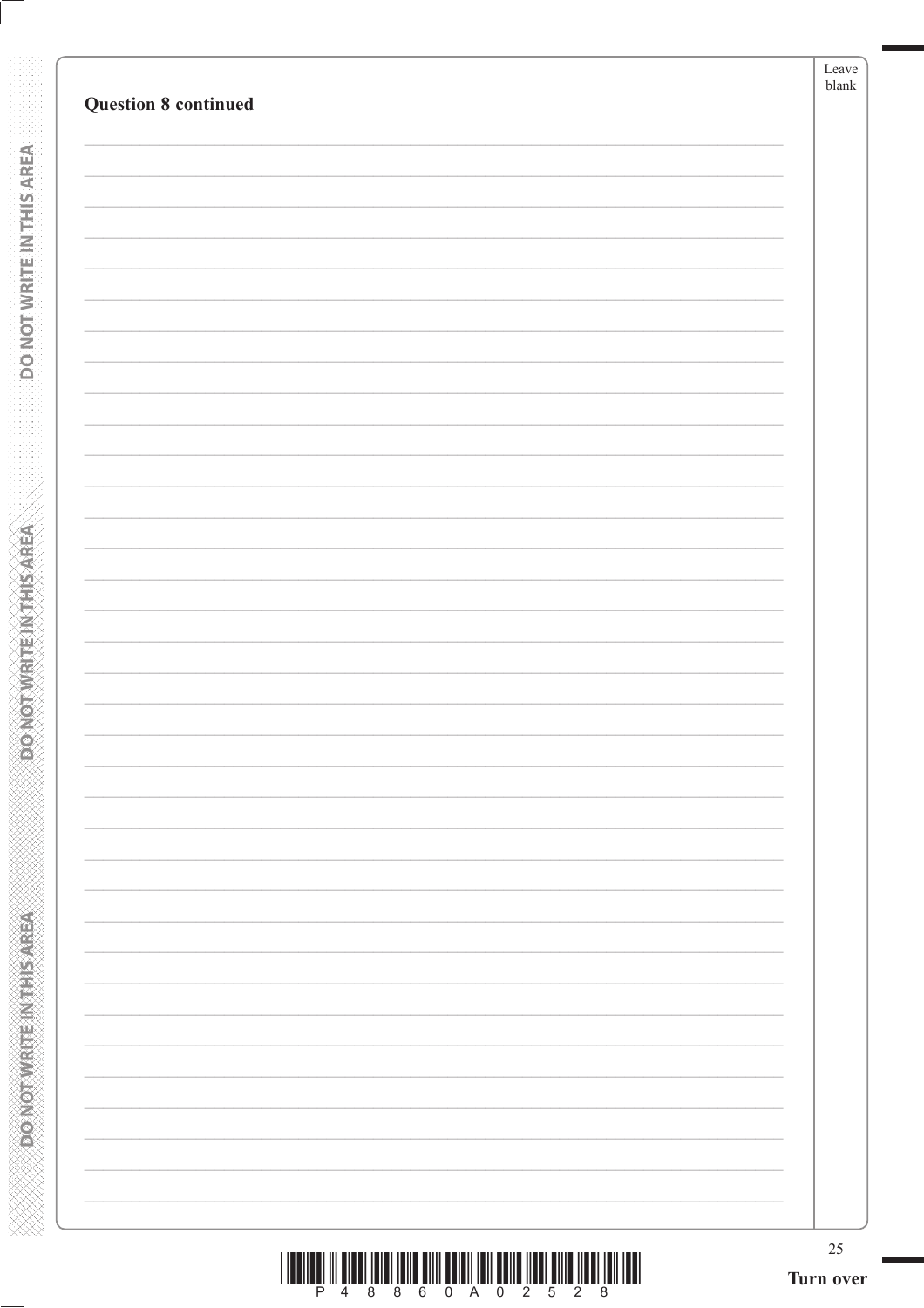| <b>Question 8 continued</b> | ${\rm Leave}$<br>$\ensuremath{\mathit{blank}}$ |
|-----------------------------|------------------------------------------------|
|                             |                                                |
|                             | <b>DO NOT WRITE IN THIS AREA</b>               |
|                             |                                                |
|                             |                                                |
|                             |                                                |
|                             |                                                |
|                             |                                                |
|                             |                                                |
|                             |                                                |
|                             | <b>DOMOTAMENT ANTINE</b>                       |
|                             |                                                |
|                             |                                                |
|                             |                                                |
|                             |                                                |
|                             |                                                |
|                             |                                                |
|                             |                                                |
|                             |                                                |
|                             |                                                |
|                             |                                                |
|                             | <b>PERSONAL PROPERTY AND INCOMESTING</b>       |
|                             |                                                |
|                             |                                                |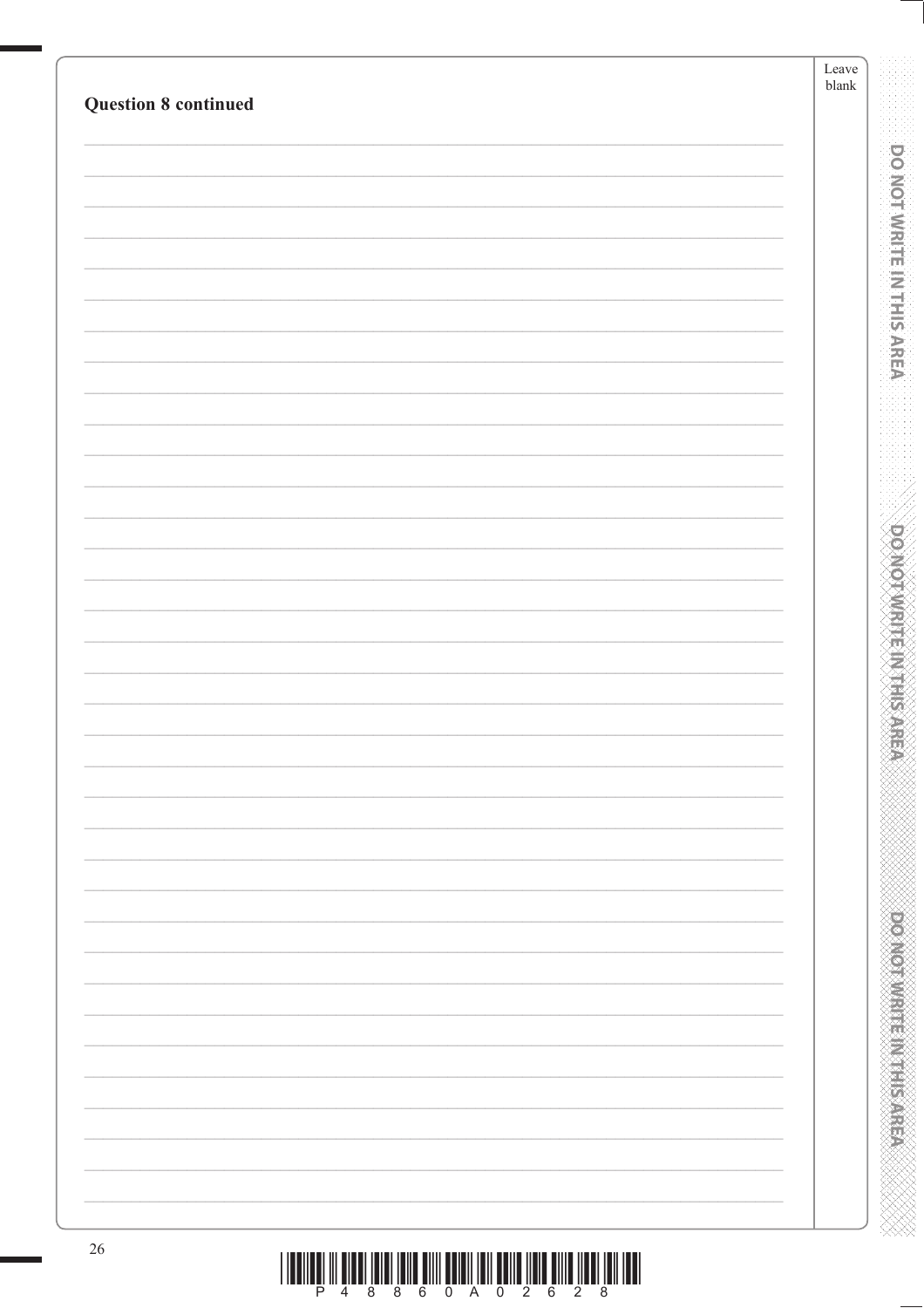| <b>Question 8 continued</b> | blank |
|-----------------------------|-------|
|                             |       |
|                             |       |
|                             |       |
|                             |       |
|                             |       |
|                             |       |
|                             |       |
|                             |       |
|                             |       |
|                             |       |
|                             |       |
|                             |       |
|                             |       |
|                             |       |
|                             |       |
|                             |       |
|                             |       |
|                             |       |
|                             |       |
|                             |       |
|                             |       |

DO NOT WRITE IN THIS AREA

**ABRASHMAN MANAGARY**